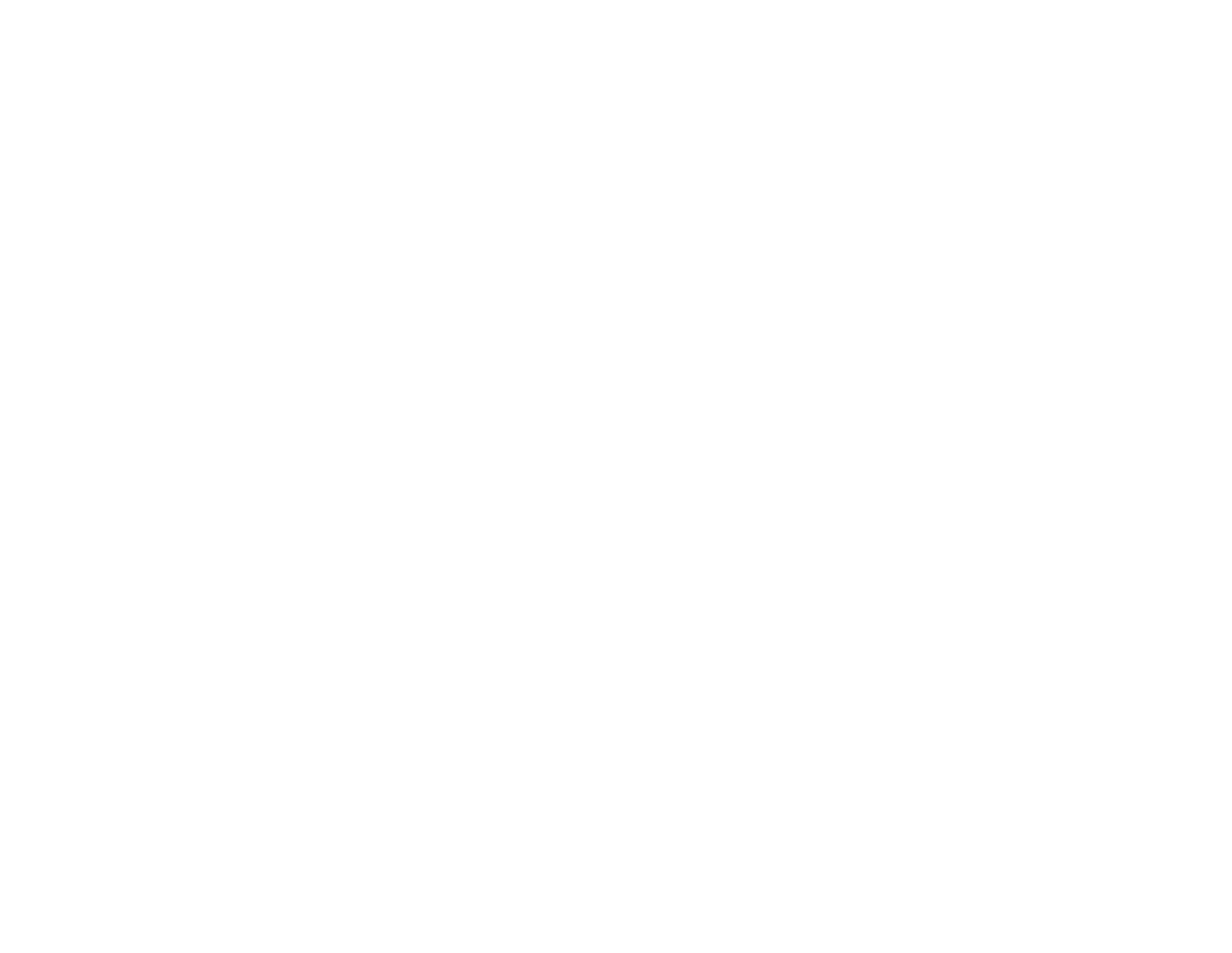# **Table of Contents**

# Section I: Executive Summary **Page 5** and the section I: Executive Summary Percent of Your Students Ready for College-Level Coursework Five Year Trends—Percent of Students Who Met College Readiness Benchmarks Five Year Trends—Average ACT Scores Five Year Trends—Average ACT Scores by Level of Preparation Five Year Trends—Percent and Average Composite Score by Race/Ethnicity Percent of Students in College Readiness Standards Score Ranges Average ACT College Reportable Scores by Test Session Duration Percent of Students Who Met College Readiness Benchmark Scores by Test Session Duration Section II: Academic Achievement **Page 11** Page 11 ACT Score Distributions, Cumulative Percentages, Averages, and Quartile Values Average ACT Composite Scores for Race/Ethnicity by Level of Preparation Average ACT Scores by Race/Ethnicity Percent of Students in College Readiness Standards Score Ranges Average ACT Scores by Gender Percent of Students Who Met College Readiness Benchmark Scores by Gender College Readiness Benchmark Percent and Average ACT Scores by Overall High School Curriculum College Readiness Benchmark Percent and Average ACT Scores by Content-Specific Curriculum Section III: College Readiness & Impact of Course Rigor Page 17 Percent of Students Who Met ACT College Readiness Benchmark Scores by Race/Ethnicity Average ACT Scores and Average ACT Score Changes by Common Course Patterns College Readiness Percents by Common Course Patterns Section IV: Career and Educational Aspirations **Page 25** Page 25 Distribution of Planned Educational Majors for All Students by College Plans Average ACT Composite Scores for Racial/Ethnic Groups by Post-Secondary Educational Aspirations Students' Score Report Preferences at Time of Testing Section V: Optional Writing Test Results **Page 29** Page 29 Average ACT English and Writing Scores by Race/Ethnicity and Gender for students who took ACT Writing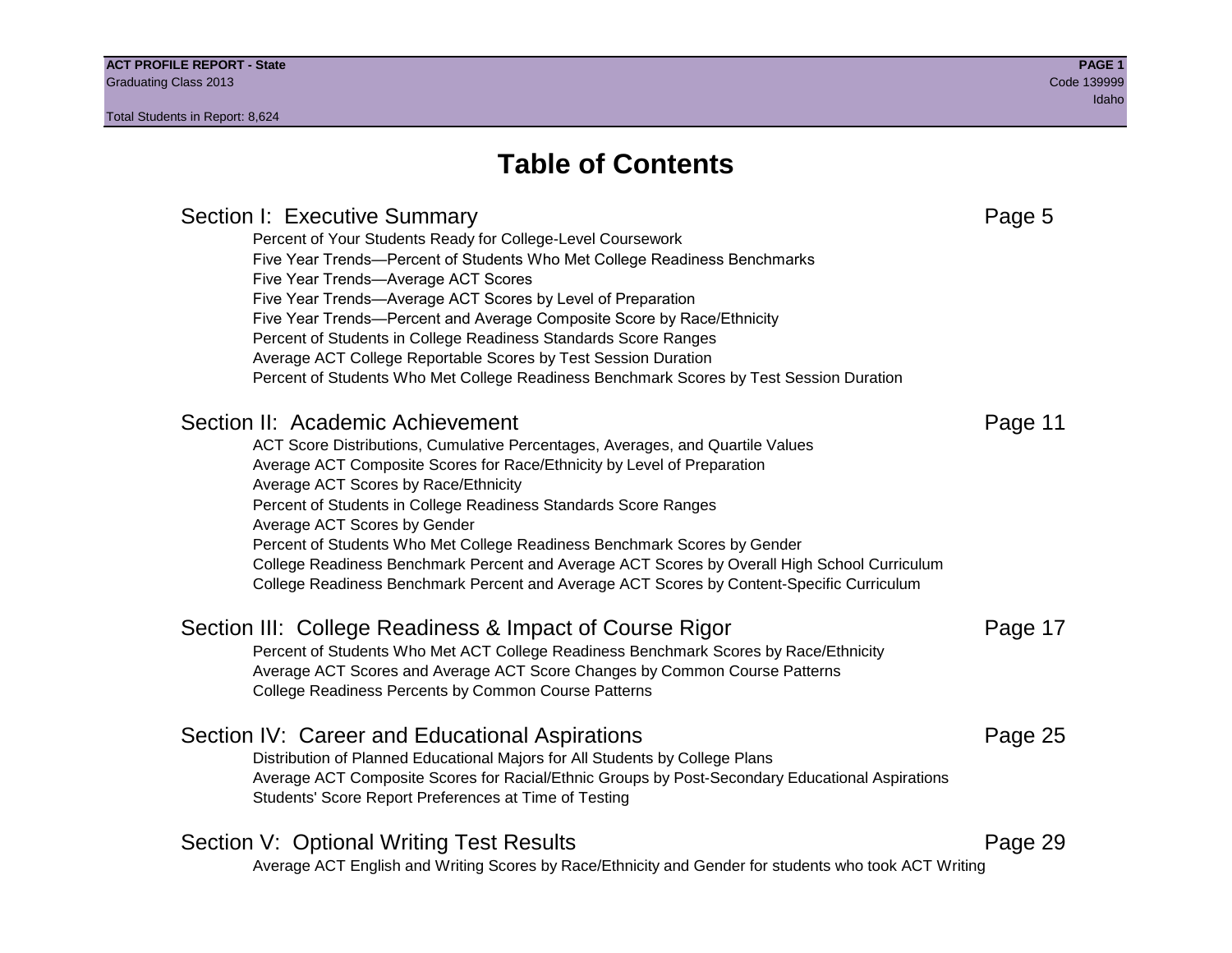Total Students in Report: 8,624

This report provides information about the performance of your 2013 graduating seniors who took the ACT as sophomores, juniors, or seniors; and self-reported at the time of testing that they were scheduled to graduate in 2013. Beginning with the Graduating Class of 2013, all students whose scores are college reportable, both standard and extended time tests, are now included in the report.

This report focuses on:

**Performance** - student test performance in the context of college readiness

**Access** - number of your graduates exposed to college entrance testing and the percent of race/ethnicity participation

**Course Selection** - percent of students pursuing a core curriculum

**Course Rigor** - impact of rigorous coursework on achievement

**College Readiness** - percent of students meeting ACT College Readiness Benchmark Scores in each content area

**Awareness** - extent to which student aspirations match performance

**Articulation** - colleges and universities to which your students send test results

Each year, test data for a school, district, and the state represents a different cohort of students. ACT encourages educators to focus on trends (3, 5, 10 years), not year-to-year changes. Such changes can represent normal – even expected – fluctuations. On the other hand, trend lines offer more insight into what is happening in a school, district, or the state.

Furthermore, ACT encourages educators to measure student performance in the context of college readiness measures. The focus should be on the number and percentage of students who met or exceeded ACT's College Readiness Benchmark Scores, a measure that is much more meaningful and understandable than an average composite score for a group of students.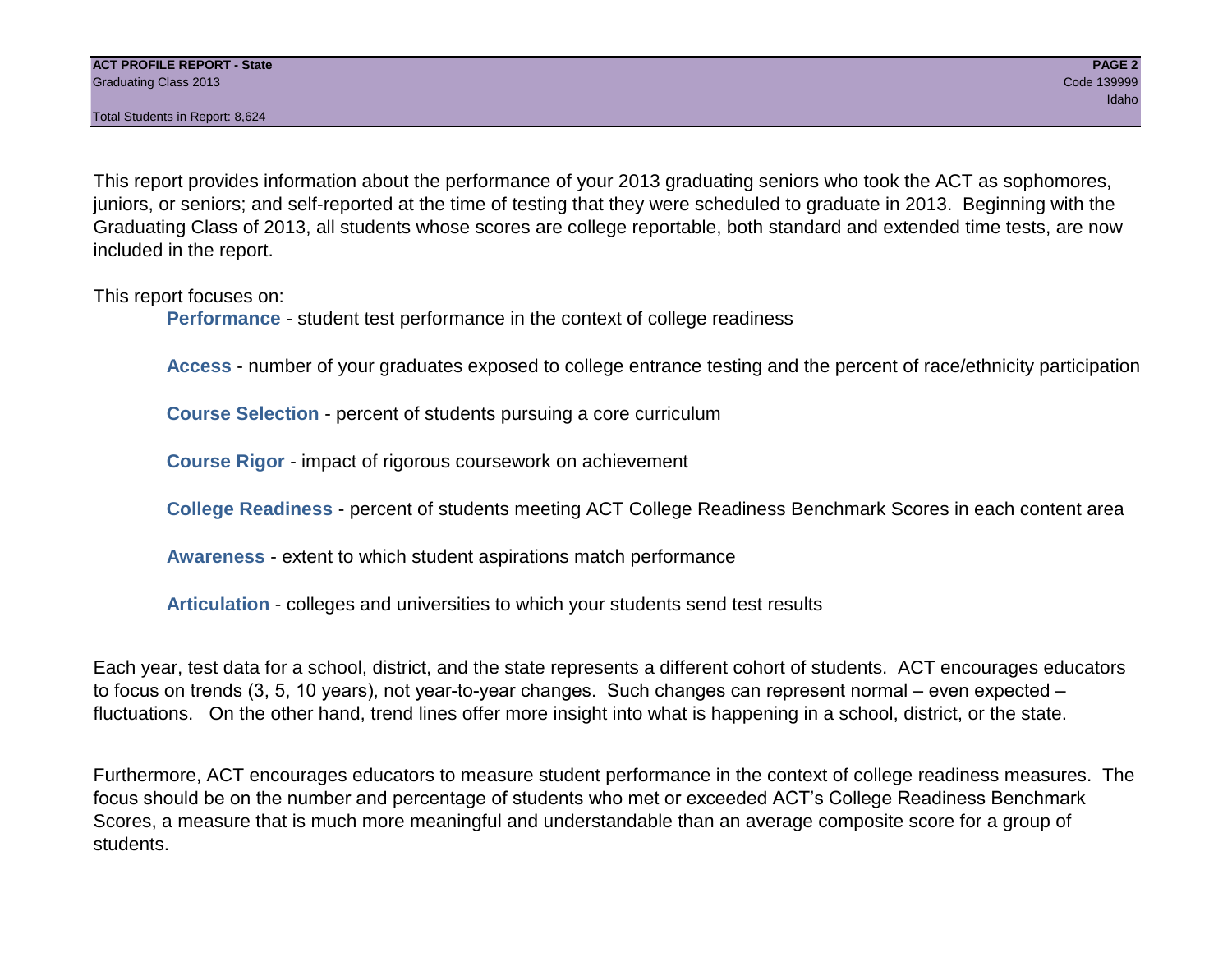Total Students in Report: 8,624

# **The ACT is a curriculum-based measure of college readiness. ACT components include:**

Tests of academic achievement in English, math, reading, science, and writing (optional) High school grade and course information Student Profile Section Career Interest Inventory

# **The ACT:**

Every few years, ACT conducts the **ACT National Curriculum Survey** to ensure its curriculum-based assessment tools accurately measure the skills high school teachers teach and instructors of entry-level college courses expect. The ACT is the only college readiness test designed to reflect the results of such a survey.

ACT's **College Readiness Standards** are sets of statements intended to help students, parents and educators understand the meaning of test scores. The standards relate test scores to the types of skills needed for success in high school and beyond. They serve as a direct link between what students have learned and what they are ready to do next. The ACT is the only college readiness test for which scores can be tied directly to standards. *Connecting College Readiness Standards to the Classroom* interpretive guides can be found at www.act.org/standard/infoserv.html.

Only the ACT reports **College Readiness Benchmark Scores** – A benchmark score is the minimum score needed on an ACT subject-area test to indicate a 50% chance of obtaining a B or higher or about a 75% chance of obtaining a C or higher in the corresponding credit-bearing college courses, which include English Composition, Algebra, Social Science and Biology. These scores were empirically derived based on the actual performance of students in college. The College Readiness Benchmark Scores, updated for 2013, are:

| <b>College Course/Course Area</b> | <b>ACT Test</b> | <b>Benchmark Score</b> |
|-----------------------------------|-----------------|------------------------|
| <b>English Composition</b>        | English         | 18                     |
| Algebra                           | Mathematics     | 22                     |
| <b>Social Sciences</b>            | Reading         | 22                     |
| Biology                           | Science         | 23                     |

For more information, go to www.act.org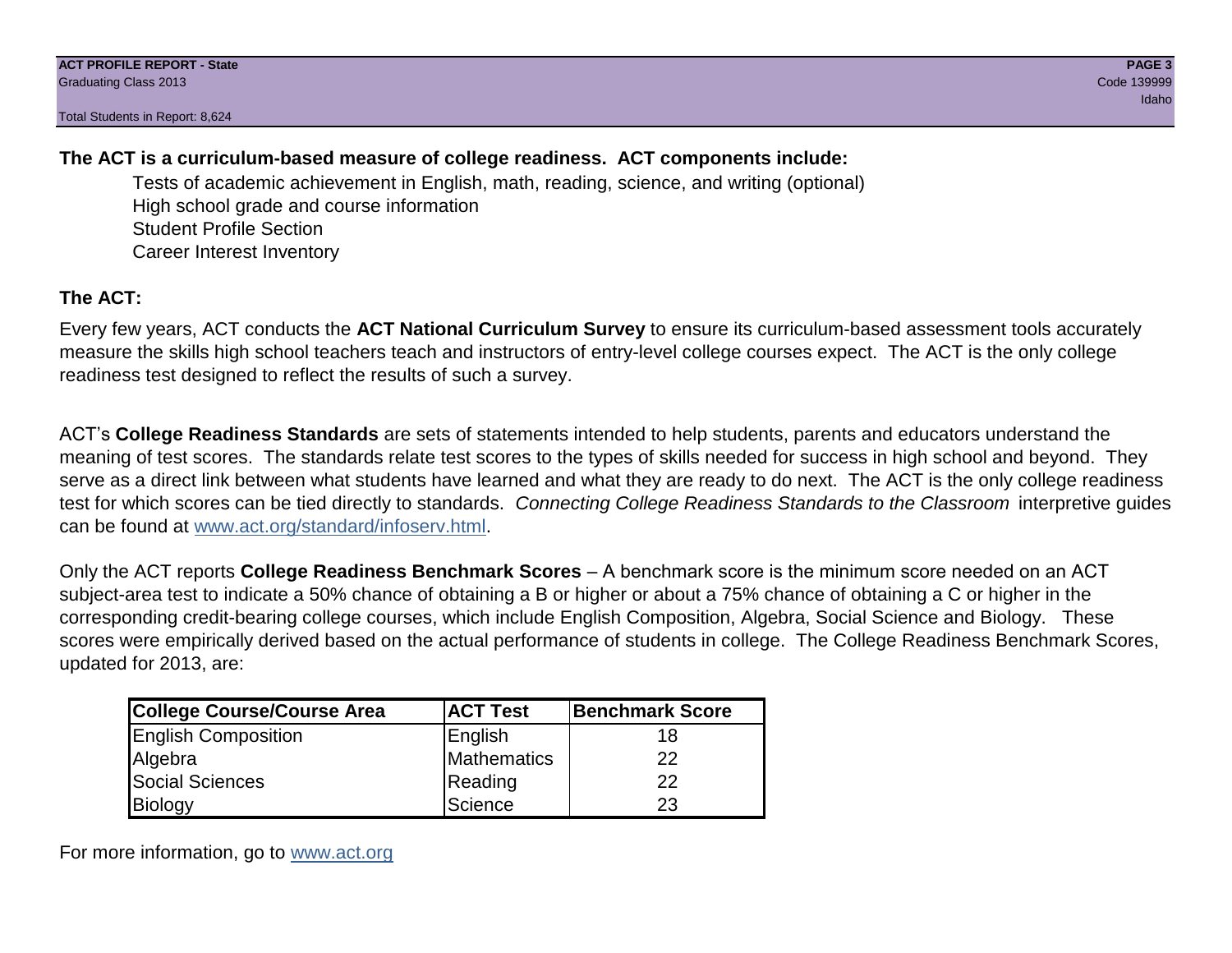# **How to Improve Scores and Increase College Readiness**

32% of your students met all four ACT College Readiness Benchmark Scores (Table 1.1). To improve students' scores and increase the percentage of students identified as college ready, ACT suggests:

PROVIDING ACCESS FOR ALL STUDENTS TO TAKE THE ACT: 8,624 of your students are included in this report (the 'cohort'). Increasing access insures that more students have the opportunity to consider college and allows the reader to use this report to evaluate how well courses and instructional programs are preparing students for college and work.

MAKING CORE CURRICULUM A PRIORITY: Emphasize the need for all students to develop college and work ready skills, regardless of postsecondary aspirations. 65% of the students in the cohort reported taking courses that would be considered 'Core or More' (Table 1.4).

MAKING SURE STUDENTS ARE TAKING THE RIGHT KINDS OF COURSES: Table 3.2 reports 5% of the cohort took less than three years of math courses. Of these students, 7% were college ready. 13% of the cohort reported taking a course sequence of Algebra I, Algebra II, and Geometry. 14% of these students were college ready. In comparison, 62% of the students who took 3 or more years of math beyond Algebra I, Algebra II, and Geometry were college ready. Getting more students ready for Algebra prior to 9th grade will increase the chances that students will be prepared for and take advanced-level math courses.

Similarly, Table 3.2 reports 22% of the cohort took less than three years of natural science courses. 23% of these students were college ready. In comparison, 49% of students who took at least three years of science coursework were college ready.

EVALUATING RIGOR OF COURSES: Table 2.6 reports the percentage of students falling in each of the ACT College Readiness Standards score ranges. For example, approximately 39% of the cohort fall into the lowest three Mathematics score ranges. To increase these students' achievement, identify the standards they should focus on next by accessing ACT's College Readiness Standards at www.act.org/standard.

PLAN GUIDANCE ACTIVITIES BASED ON STUDENTS' CAREER AND COLLEGE ASPIRATIONS: Data in Tables 4.1 and 4.2 enable the reader to determine if aspirations are consistent with academic performance and whether among students with similar aspirations, academic performance is consistent across racial/ethnic groups.

For more information on interpreting data in this report, or to learn how ACT can help your students improve their readiness for college and the workplace, contact ACT Customer Service at 319-337-1309 or customerservices@act.org.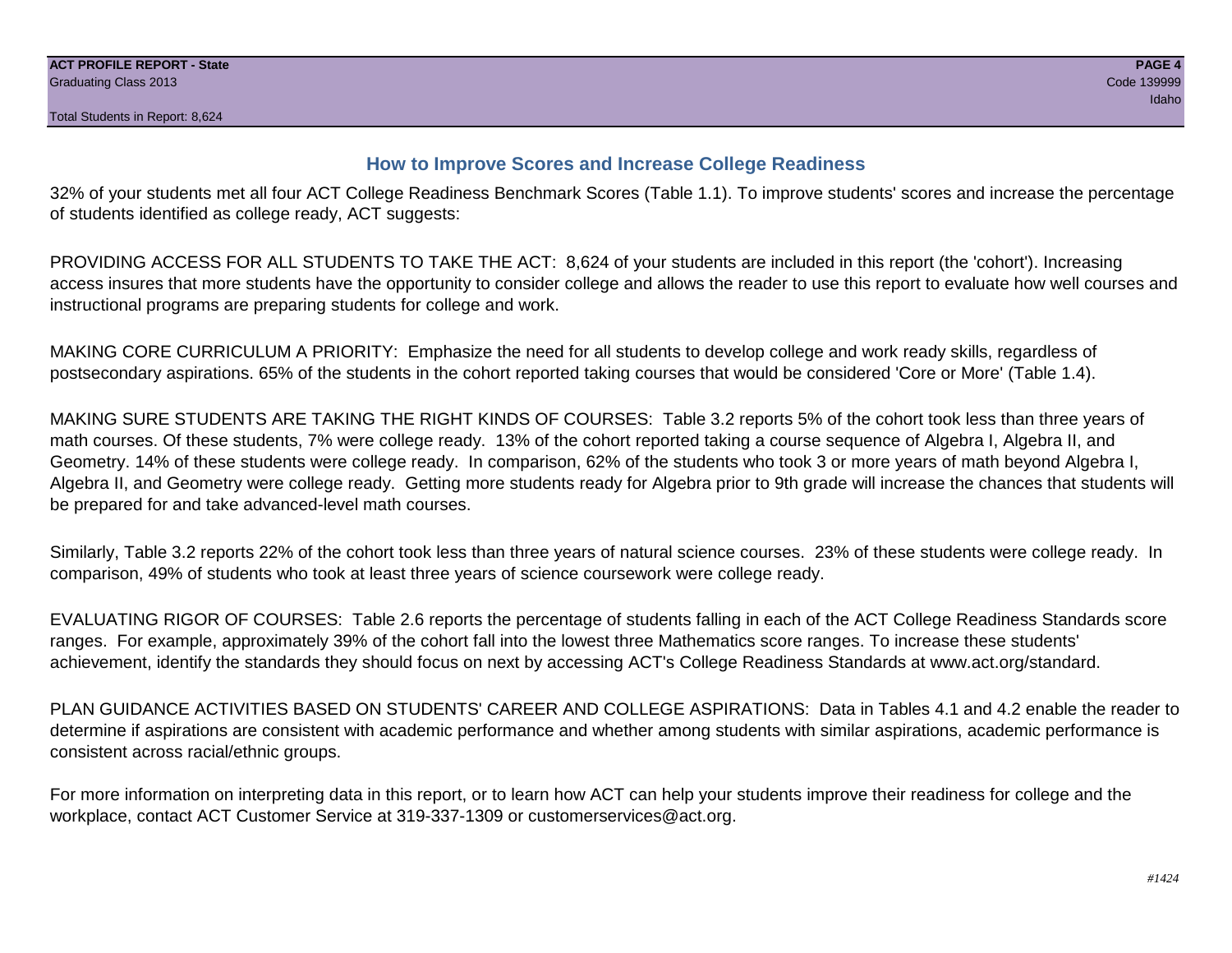**ACT PROFILE REPORT - State: SECTION I, EXECUTIVE SUMMARY PAGE 5** Graduating Class 2013 Code 139999

Total Students in Report: 8,624

idaho kan kalendar dan mengenai kemudian dan mengenai kemudian pengerangan dan mengenai kemudian dan mengenai

# Section I Executive Summary

Beginning with the Graduating Class of 2013, all students whose scores are college reportable, both standard and extended time tests, are now included. Also beginning with the 2013 Graduating Class data, College Readiness Benchmarks for Reading and Science were updated to reflect the most recent college coursework research.

> To find the results of only standard time or extended time test takers, refer to Tables 1.7 and 1.8 on page 10.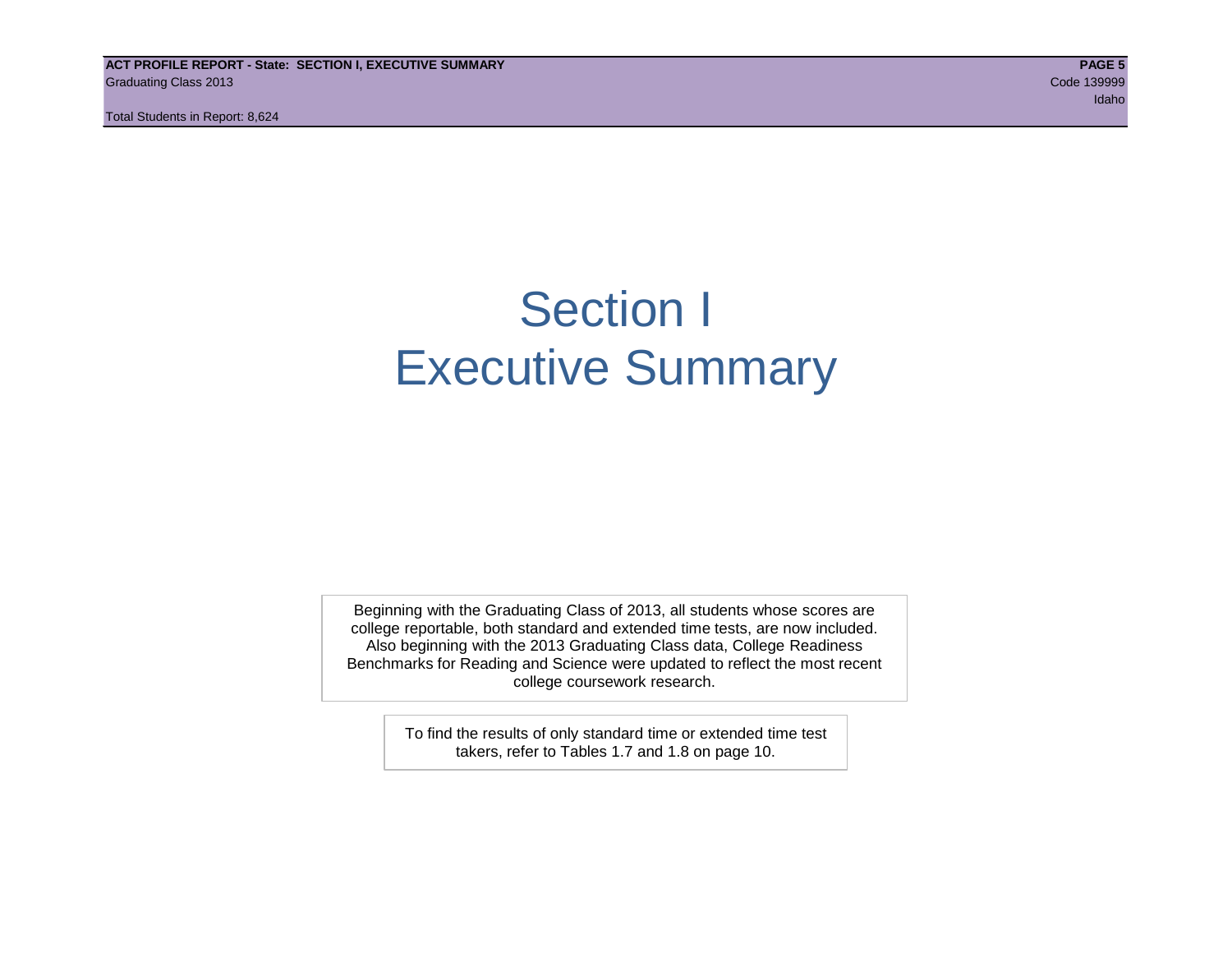#### **ACT PROFILE REPORT - State: SECTION I, EXECUTIVE SUMMARY PAGE 6** Graduating Class 2013 Code 139999

Total Students in Report: 8,624





**A benchmark score is the minimum score needed on an ACT subject-area test to indicate a 50% chance of obtaining a B or higher or about a 75% chance of obtaining a C or higher in the corresponding credit-bearing college course.**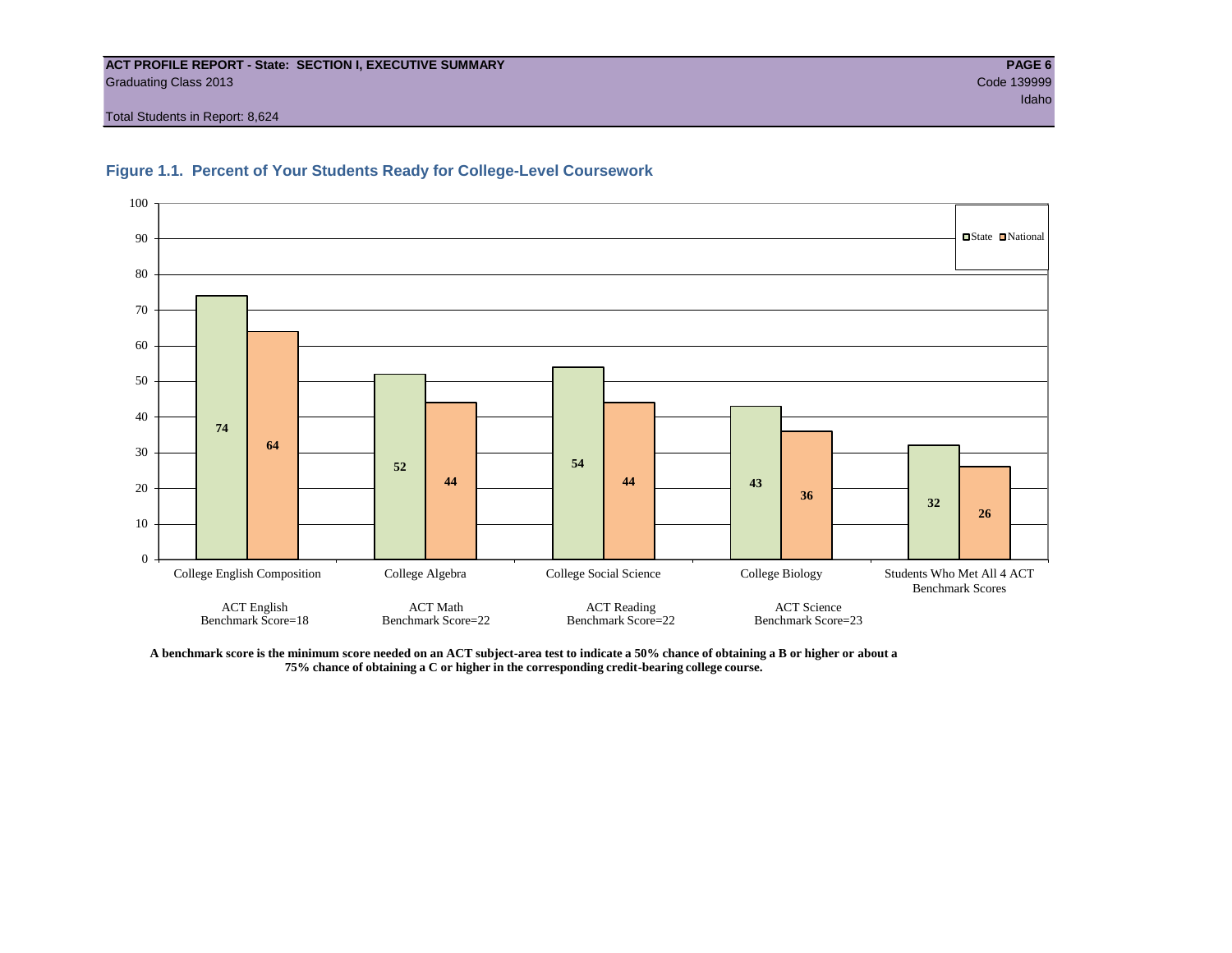#### **ACT PROFILE REPORT - State: SECTION I, EXECUTIVE SUMMARY PAGE 7** Graduating Class 2013 Code 139999

Total Students in Report: 8,624

|      |              | <b>Number of Students</b> |                | <b>Percent Who Met Benchmarks</b> |                    |          |              |          |                |          |                     |          |  |  |
|------|--------------|---------------------------|----------------|-----------------------------------|--------------------|----------|--------------|----------|----------------|----------|---------------------|----------|--|--|
|      |              | Tested                    | <b>English</b> |                                   | <b>Mathematics</b> |          | Reading      |          | <b>Science</b> |          | <b>Met All Four</b> |          |  |  |
| Year | <b>State</b> | <b>National</b>           | <b>State</b>   | National                          |                    | National | <b>State</b> | National | <b>State</b>   | National | <b>State</b>        | National |  |  |
| 2009 | 10,228       | 1,480,469                 | 72             | 67                                | 45                 | 42       | 60           | 53       | 30             | 28       | 24                  | 23       |  |  |
| 2010 | 10,647       | ,568,835                  | 72             | 66                                | 47                 | 43       | 60           | 52       | 32             | 29       | 26                  | 24       |  |  |
| 2011 | 11,321       | 1,623,112                 | 72             | 66                                | 47                 | 45       | 59           | 52       | 32             | 30       | 26                  | 25       |  |  |
| 2012 | 11,842       | 1,666,017                 | 72             | 67                                | 47                 | 46       | 59           | 52       | 32             | 31       | 26                  | 25       |  |  |
| 2013 | 8,624        | 1,799,243                 | 74             | 64                                | 52                 | 44       | 54           | 44       | 43             | 36       | 32                  | 26       |  |  |

# **Table 1.1. Five Year Trends—Percent of Students Who Met College Readiness Benchmarks**

# **Table 1.2. Five Year Trends—Average ACT Scores**

|      |              | <b>Number of Students</b> |              |                 |                    | <b>Average ACT Scores</b> |                |          |                |          |                  |          |  |  |
|------|--------------|---------------------------|--------------|-----------------|--------------------|---------------------------|----------------|----------|----------------|----------|------------------|----------|--|--|
|      |              | <b>Tested</b>             |              | <b>English</b>  | <b>Mathematics</b> |                           | <b>Reading</b> |          | <b>Science</b> |          | <b>Composite</b> |          |  |  |
| Year | <b>State</b> | <b>National</b>           | <b>State</b> | <b>National</b> |                    | National                  | <b>State</b>   | National | <b>State</b>   | National | <b>State</b>     | National |  |  |
| 2009 | 10,228       | .480.469                  | 20.9         | 20.6            | 21.3               | 21.0                      | 22.3           | 21.4     | 21.4           | 20.9     | 21.6             | 21.1     |  |  |
| 2010 | 10,647       | .568.835                  | 21.2         | 20.5            | 21.4               | 21.0                      | 22.4           | 21.3     | 21.6           | 20.9     | 21.8             | 21.0     |  |  |
| 2011 | .321         | .623,112                  | 21.1         | 20.6            | 21.3               | 21.1                      | 22.2           | 21.3     | 21.5           | 20.9     | 21.7             | 21.1     |  |  |
| 2012 | .842         | .666,017                  | 21.0         | 20.5            | 21.3               | 21.1                      | 22.7           | 21.3     | 21.4           | 20.9     | 21.6             | 21.1     |  |  |
| 2013 | 8,624        | 1,799,243                 | 21.5         | 20.2            | 21.8               | 20.9                      | 22.7           | 21.1     | 21.8           | 20.7     | 22.1             | 20.9     |  |  |

# **Table 1.3. Five Year Trends—Average ACT Scores Nationwide**

|      | <b>Number of Students</b> |                | <b>Average ACT Scores</b> |         |                |                  |  |  |  |  |  |  |
|------|---------------------------|----------------|---------------------------|---------|----------------|------------------|--|--|--|--|--|--|
| Year | Tested                    | <b>English</b> | <b>Mathematics</b>        | Reading | <b>Science</b> | <b>Composite</b> |  |  |  |  |  |  |
| 2009 | ,480,469                  | 20.6           | 21.0                      | 21.4    | 20.9           | 21.1             |  |  |  |  |  |  |
| 2010 | ,568,835                  | 20.5           | 21.0                      | 21.3    | 20.9           | 21.0             |  |  |  |  |  |  |
| 2011 | ,623,112                  | 20.6           | 21.1                      | 21.3    | 20.9           | 21.1             |  |  |  |  |  |  |
| 2012 | ,666,017                  | 20.5           | 21.1                      | 21.3    | 20.9           | 21.1             |  |  |  |  |  |  |
| 2013 | ,799,243                  | 20.2           | 20.9                      | 21.1    | 20.7           | 20.9             |  |  |  |  |  |  |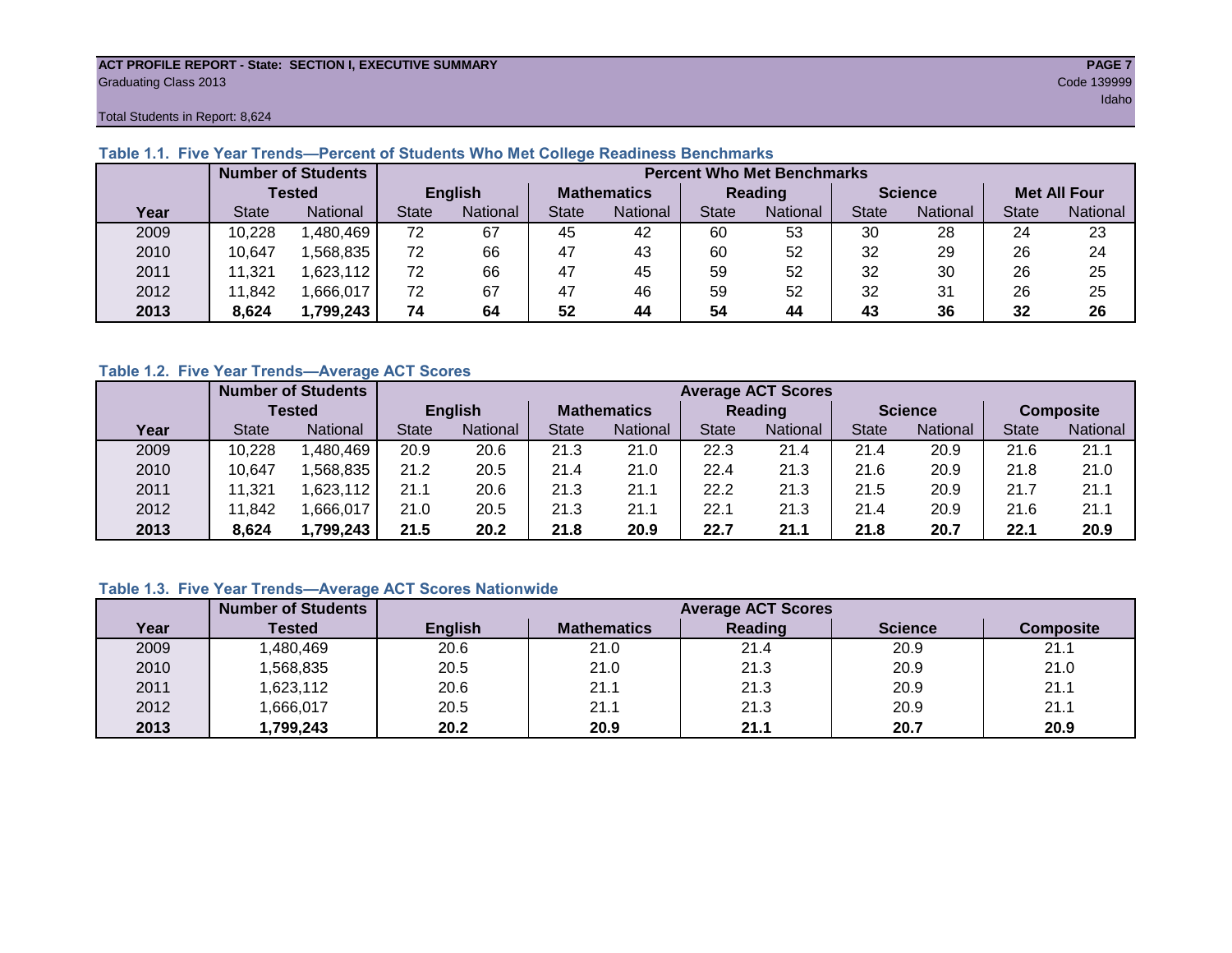#### **ACT PROFILE REPORT - State: SECTION I, EXECUTIVE SUMMARY PAGE 8** Graduating Class 2013 Code 139999

#### Total Students in Report: 8,624

|      |         | <b>Number of Students</b><br>Tested |             | Percent <sup>2</sup> |         | <b>English</b> | <b>Mathematics</b> |           | <b>Reading</b> |           | <b>Science</b> |           | <b>Composite</b> |           |
|------|---------|-------------------------------------|-------------|----------------------|---------|----------------|--------------------|-----------|----------------|-----------|----------------|-----------|------------------|-----------|
|      |         |                                     | Core        | Less                 |         |                |                    |           |                |           |                |           |                  |           |
|      | Core or | Less than                           | or          | than                 | Core or | Less than      | Core or            | Less than | Core or        | Less than | Core or        | Less than | Core or          | Less than |
| Year | More    | Core                                | <b>More</b> | Core                 | More    | Core           | More               | Core      | More           | Core      | More           | Core      | More             | Core      |
| 2009 | 6,065   | 4.024                               | 59          | 39                   | 22.2    | 19.2           | 22.7               | 19.4      | 23.5           | 20.7      | 22.5           | 19.9      | 22.9             | 19.9      |
| 2010 | 6,340   | 4.209                               | 60          | 40                   | 22.4    | 19.5           | 22.6               | 19.6      | 23.5           | 21.0      | 22.6           | 20.1      | 22.9             | 20.2      |
| 2011 | 6.992   | 4,228                               | 62          | 37                   | 22.4    | 19.1           | 22.6               | 19.4      | 23.3           | 20.6      | 22.6           | 19.9      | 22.8             | 19.9      |
| 2012 | .239    | 4.445                               | 61          | 38                   | 22.3    | 19.0           | 22.5               | 19.3      | 23.3           | 20.4      | 22.4           | 19.8      | 22.8             | 19.8      |
| 2013 | 5,582   | 2,850                               | 65          | 33                   | 22.6    | 19.7           | 22.8               | 20.1      | 23.6           | 21.0      | 22.7           | 20.2      | 23.1             | 20.4      |

# **Table 1.4. Five Year Trends—Average ACT Scores by Level of Preparation**

<sup>1</sup>"Core or More" results correspond to students taking four or more years of English AND three or more years each of math, social studies, and natural science.

 $2$ Percent of all students tested. Numbers will not add up to 100% due to student non-response.

# **Table 1.5. Five Year Trends—Percent and Average Composite Score by Race/Ethnicity**

|                                        | 2009   |     | 2010 |        | 2011          |      | 2012   |      |      | 2013   |                   |      |       |     |      |
|----------------------------------------|--------|-----|------|--------|---------------|------|--------|------|------|--------|-------------------|------|-------|-----|------|
|                                        | N      | %   | Avg  | N      | $\frac{9}{6}$ | Avg  | N      | $\%$ | Avg  | Ν      | %                 | Ava  | N     | %   | Avg  |
| <b>All Students</b>                    | 10.228 | 100 | 21.6 | 10.647 | 100           | 21.8 | 11.321 | 100  | 21.7 | 11.842 | 100               | 21.6 | 8.624 | 100 | 22.1 |
| Black/African American                 | 73     |     | 18.8 | 73     |               | 19.6 | 78     |      | 18.8 | 78     |                   | 17.5 | 73    |     | 18.7 |
| American Indian/Alaska Native          | 132    |     | 18.6 | 135    |               | 18.6 | 118    |      | 17.8 | 106    |                   | 17.6 | 81    |     | 18.1 |
| White                                  | 8,345  | 82  | 22.0 | 8,709  | 82            | 22.2 | 8.903  | 79   | 22.2 | 9,051  | 76                | 22.7 | 6.746 | 78  | 22.6 |
| Hispanic/Latino                        | 772    |     | 18.6 | 849    | 8             | 18.4 | .265   |      | 18.6 | 1,467  | $12 \overline{ }$ | 18.6 | 1,003 | 12  | 18.8 |
| Asian                                  | 202    |     | 21.8 | 219    | ⌒             | 21.6 | 184    | 2    | 21.7 | 188    | 2                 | 21.4 | 118   |     | 22.3 |
| Native Hawaiian/Other Pacific Islander |        |     |      |        | 0             |      | 25     | 0    | 19.3 | 52     | 0                 | 18.7 | 24    | 0   | 18.3 |
| Two or more races                      | 193    |     | 21.7 | 213    | $\sim$        | 21.9 | 275    | ົ    | 21.4 | 407    | ◠                 | 22.7 | 253   |     | 22.2 |
| Prefer not to respond/No response      | 511    |     | 21.7 | 449    | 4             | 21.2 | 473    |      | 22.2 | 493    | 4                 | 22.3 | 326   |     | 22.8 |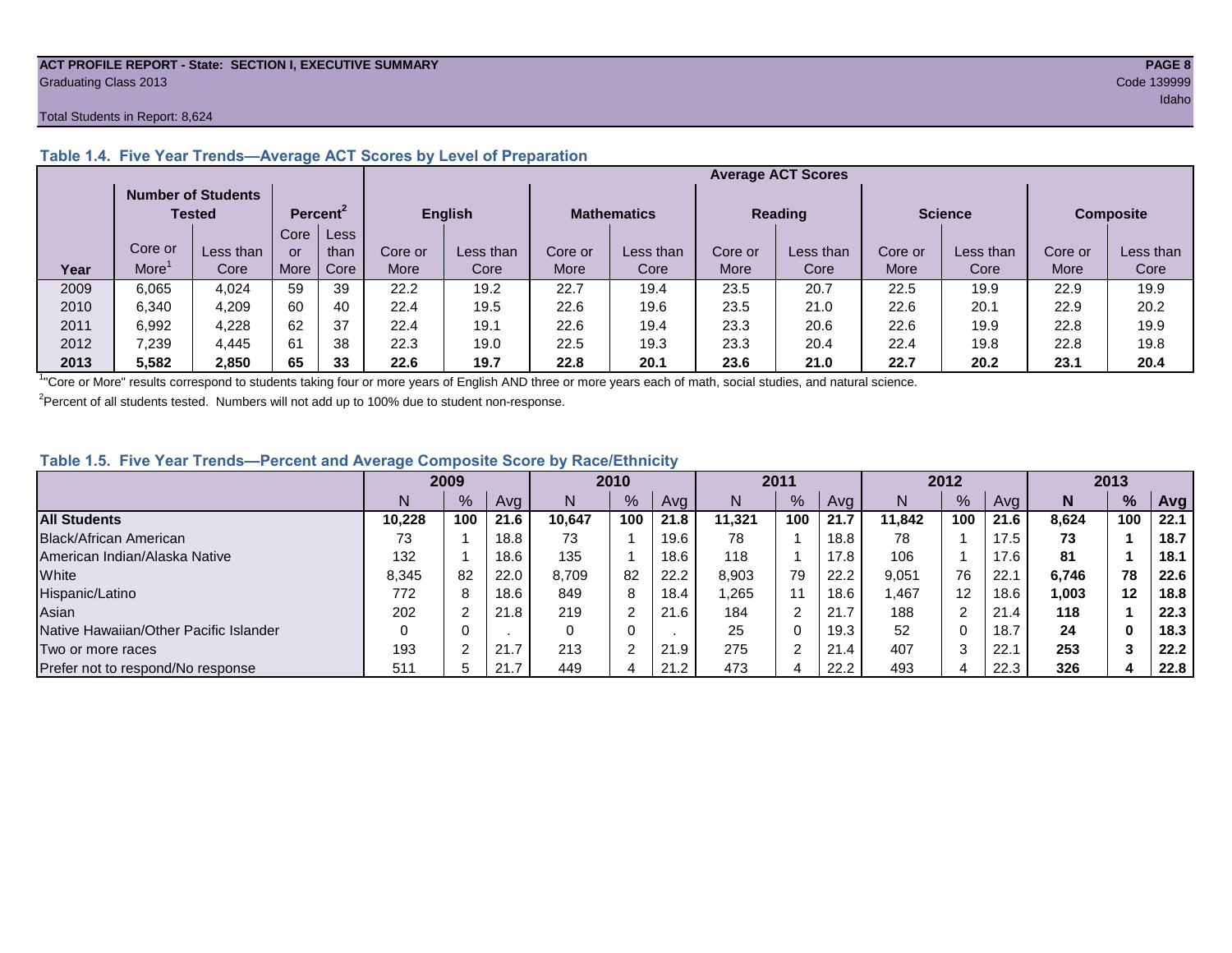# **ACT PROFILE REPORT - State: SECTION I, EXECUTIVE SUMMARY PAGE 9 Graduating Class 2013** Code 139999

# Total Students in Report: 8,624

# **Table 1.6. Percent of Students in College Readiness Standards Score Ranges**

| <b>CRS</b>    | <b>English</b>          | <b>Mathematics</b>               | Reading                 | <b>Science</b>      |
|---------------|-------------------------|----------------------------------|-------------------------|---------------------|
| Range         | (Benchmark = $18$ )     | (Benchmark = $22$ )              | (Benchmark = $22$ )     | $(Benchmark = 23)$  |
|               | 100%                    | 100%                             | 100%                    | 100%                |
| $1 - 12$      | 50%<br>13%<br>6%        | 50%<br>$0\%$<br>$1\%$            | 50%<br>$8\%$<br>3%      | 50%<br>$7\%$<br>3%  |
|               | $0\%$                   | $0\%$                            | $0\%$                   | $0\%$               |
| $13 - 15$     | 100%                    | 100%                             | 100%                    | 100%                |
|               | 50%<br>13%<br>11%       | 50%<br>14%<br>$8\%$              | 50%<br>13%<br>$9\%$     | 50%<br>10%<br>$6\%$ |
|               | $0\%$                   | $0\%$                            | $0\%$                   | $0\%$               |
|               | 100%                    | 100%                             | 100%                    | 100%                |
| $16 - 19$     | 50%<br>18%<br>18%       | 33%<br>31%<br>50%                | 50%<br>21%<br>20%       | 50%<br>23%<br>21%   |
|               | $0\%$                   | $0\%$                            | $0\%$                   | 0%                  |
|               | 100%                    | 100%                             | 100%                    | 100%                |
| $20 - 23$     | 28%<br>50%<br>25%       | 50%<br>22%<br>19%                | 50%<br>25%<br>24%       | 34%<br>30%<br>50%   |
|               | $0\%$                   | $0\%$                            | $0\%$                   | 0%                  |
| 24-27         | 100%                    | 100%                             | 100%                    | 100%                |
|               | 50%<br>20%<br>16%       | 50%<br>27%<br>21%                | 50%<br>20%<br>15%       | 50%<br>25%<br>20%   |
|               | $0\%$                   | $0\%$                            | 0%                      | 0%                  |
| 28-32         | 100%                    | 100%                             | 100%                    | 100%                |
|               | 50%<br>11%<br>10%       | 50%<br>10%<br>$9\%$              | 50%<br>16%<br>13%       | 50%<br>9%<br>$8\%$  |
|               | $0\%$                   | $0\%$                            | $0\%$                   | 0%                  |
|               | 100%                    | 100%                             | 100%                    | 100%                |
| 33-36         | 50%                     | 50%                              | 50%                     | 50%                 |
|               | $5\%$<br>$5\%$<br>$0\%$ | $3\%$<br>$3%$<br>$0\%$           | $7\%$<br>$5\%$<br>$0\%$ | 2%<br>2%<br>$0\%$   |
|               | 100%<br>74%             | 100%                             | 100%                    | 100%                |
| % At or Above | 64%                     | 52%<br>44%                       | 54%<br>44%              | 43%                 |
| Benchmark     | 50%                     | 50%                              | 50%                     | 36%<br>50%          |
|               | $0\%$                   | $0\%$                            | $0\%$                   | $0\%$               |
|               |                         | $=$ State<br><b>The Contract</b> | $=$ National            |                     |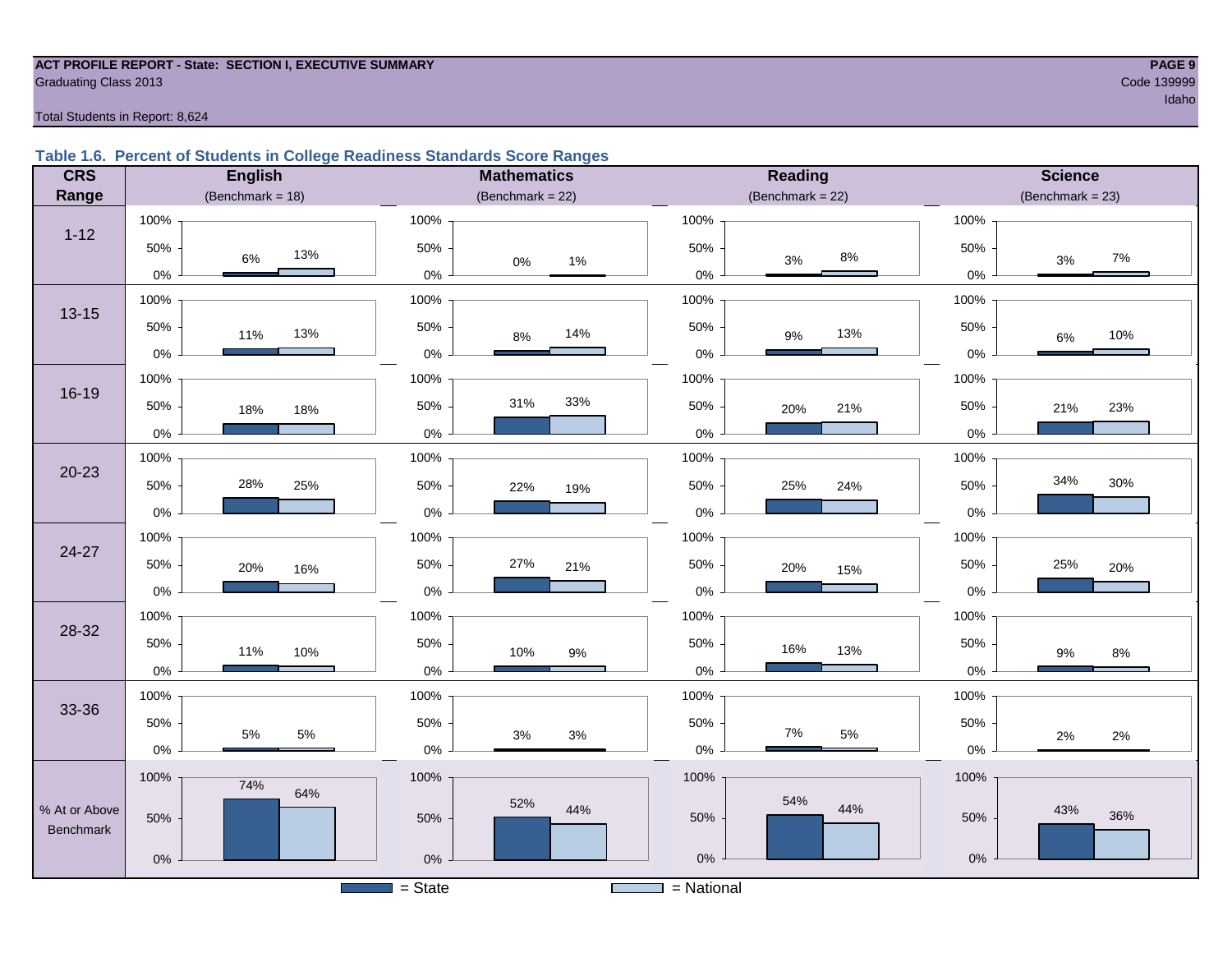#### **ACT PROFILE REPORT- State: SECTION II, ACADEMIC ACHIEVEMENT PAGE 10** Graduating Class 2013 Code 139999

Total Students in Report: 8,624

| <b>Student Group</b> | <b>Test Session</b>  |           |         | <b>Average ACT Scores</b> |             |         |         |           |  |  |  |  |  |
|----------------------|----------------------|-----------|---------|---------------------------|-------------|---------|---------|-----------|--|--|--|--|--|
|                      | <b>Duration</b>      | N         | Percent | English                   | Mathematics | Reading | Science | Composite |  |  |  |  |  |
|                      | <b>Standard Time</b> | 8,553     | 99      | 21.6                      | 21.9        | 22.7    | 21.8    | 22.1      |  |  |  |  |  |
| <b>State</b>         | <b>Extended Time</b> | 71        |         | 16.2                      | 17.9        | 19.3    | 18.1    | 18.0      |  |  |  |  |  |
|                      | Total                | 8.624     | 100     | 21.5                      | 21.8        | 22.7    | 21.8    | 22.1      |  |  |  |  |  |
|                      | <b>Standard Time</b> | 1,727,041 | 96      | 20.4                      | 21.0        | 21.3    | 20.9    | 21.0      |  |  |  |  |  |
| <b>National</b>      | <b>Extended Time</b> | 72,202    | 4       | 15.9                      | 17.7        | 18.1    | 17.9    | 17.5      |  |  |  |  |  |
|                      | Total                | ,799,243  | 100     | 20.2                      | 20.9        | 21.1    | 20.7    | 20.9      |  |  |  |  |  |

# **Table 1.7. Average ACT College Reportable Scores by Test Session Duration**

# **Table 1.8. Percent of Students Who Met College Readiness Benchmark Scores by Test Session Duration**

| <b>Student Group</b> | <b>Test Session</b>  |         |             | <b>Percent of Students</b> |         | Met      |
|----------------------|----------------------|---------|-------------|----------------------------|---------|----------|
|                      | <b>Duration</b>      | English | Mathematics | Reading                    | Science | All Four |
|                      | Standard Time        | 74      | 52          | 54                         | 43      | 32       |
| <b>State</b>         | <b>Extended Time</b> | 35      | 21          | 34                         | 20      | 11       |
|                      | Total                | 74      | 52          | 54                         | 43      | 32       |
|                      | <b>Standard Time</b> | 65      | 45          | 45                         | 37      | 27       |
| <b>National</b>      | <b>Extended Time</b> | 35      | 20          | 28                         | 20      | 13       |
|                      | Total                | 64      | 44          | 44                         | 36      | 26       |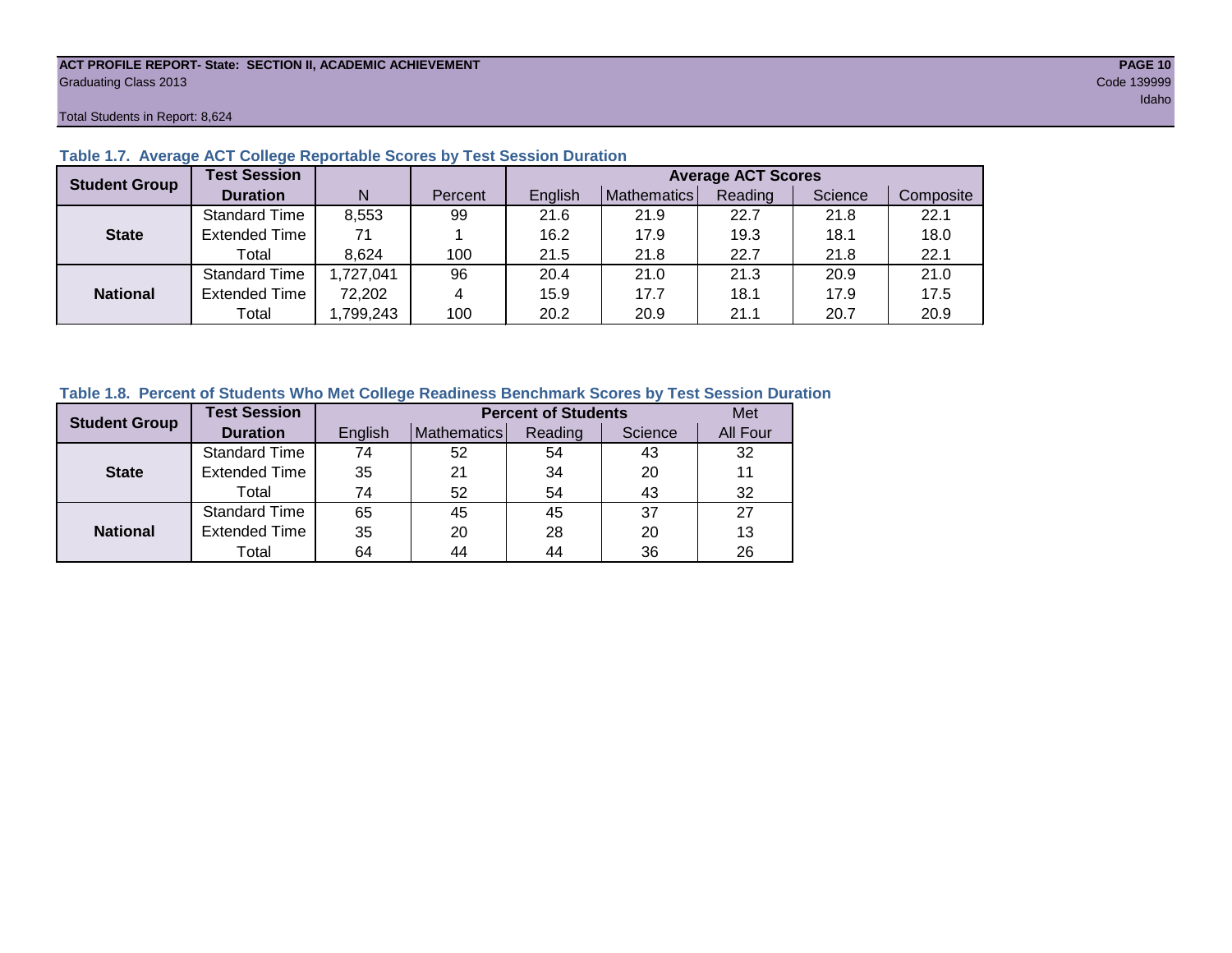Total Students in Report: 8,624

# Section II Academic Achievement

Beginning with the Graduating Class of 2013, all students whose scores are college reportable, both standard and extended time tests, are now included. Also beginning with the 2013 Graduating Class data, College Readiness Benchmarks for Reading and Science were updated to reflect the most recent college coursework research.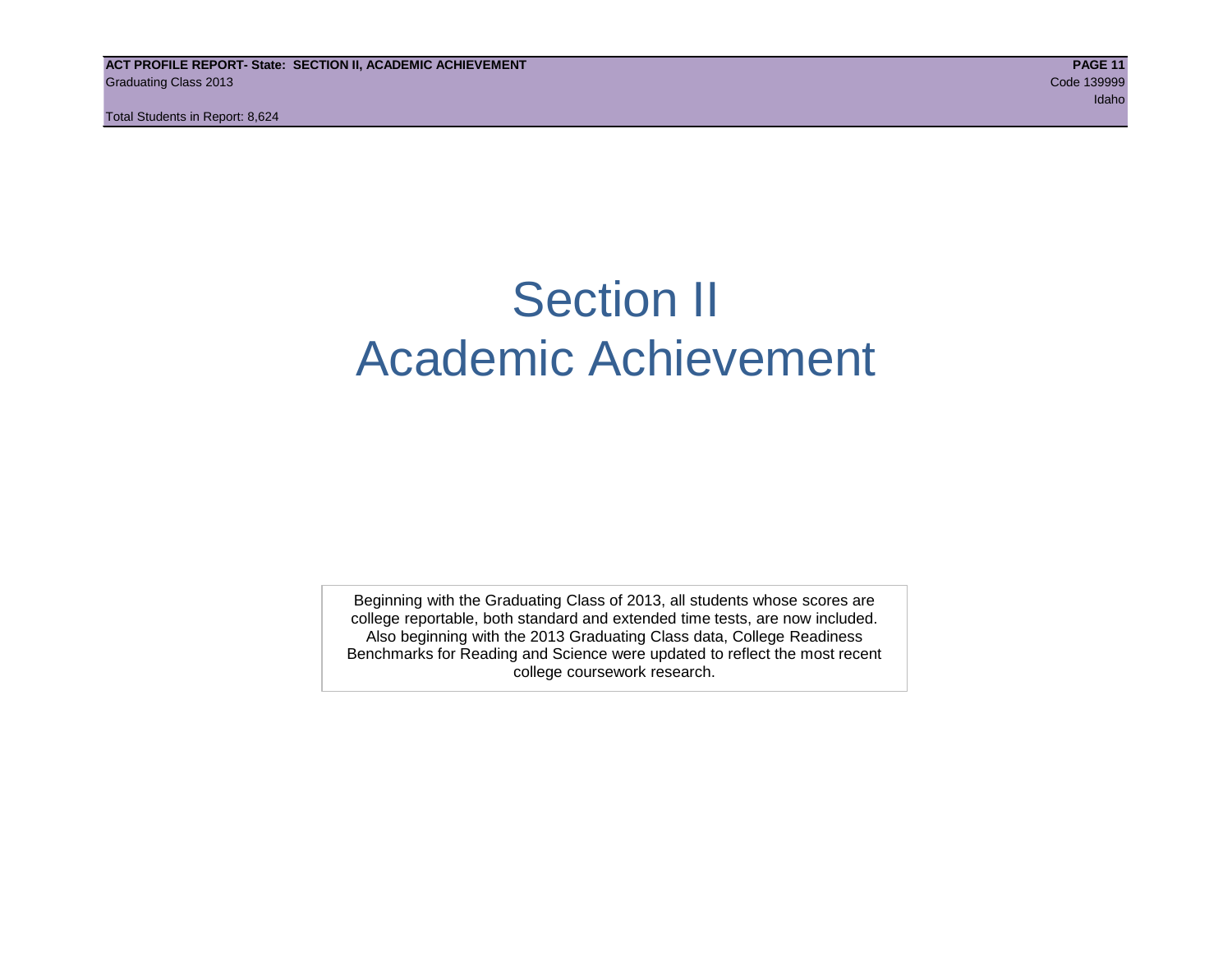# **ACT PROFILE REPORT- State: SECTION II, ACADEMIC ACHIEVEMENT PAGE 12 Graduating Class 2013** Code 139999

Total Students in Report: 8,624

|  | Table 2.1. ACT Score Distributions, Cumulative Percentages (CP <sup>1</sup> ), and Score Averages |  |  |  |
|--|---------------------------------------------------------------------------------------------------|--|--|--|
|  |                                                                                                   |  |  |  |

| <b>ACT Scale</b> |              | <b>English</b> |                | <b>Mathematics</b> |           | Reading       |                 | <b>Science</b> |                | <b>Composite</b><br><b>ACT Scale</b> |                |
|------------------|--------------|----------------|----------------|--------------------|-----------|---------------|-----------------|----------------|----------------|--------------------------------------|----------------|
| <b>Score</b>     | N            | CP             | $\mathsf{N}$   | $\mathsf{CP}$      | ${\sf N}$ | $\mathsf{CP}$ | ${\sf N}$       | CP             | N              | $\mathsf{CP}$                        | <b>Score</b>   |
| 36               | 27           | 100            | 31             | 100                | 82        | 100           | $\overline{37}$ | 100            | $\overline{8}$ | 100                                  | 36             |
| 35               | 104          | 100            | 36             | 100                | $77\,$    | 99            | 61              | 100            | 22             | 100                                  | 35             |
| 34               | 134          | 98             | 79             | 99                 | 203       | 98            | 62              | 99             | 61             | 100                                  | 34             |
| 33               | 199          | 97             | 85             | 98                 | 207       | 96            | 33              | 98             | 79             | 99                                   | 33             |
| 32               | 144          | 95             | 99             | $97\,$             | 248       | 93            | 86              | $98\,$         | 118            | 98                                   | $32\,$         |
| 31               | 149          | 93             | 90             | 96                 | 325       | 91            | 132             | 97             | 165            | 97                                   | 31             |
| 30               | 222          | 91             | 138            | 95                 | 282       | 87            | 143             | 95             | 210            | 95                                   | 30             |
| 29               | 194          | 89             | 227            | 94                 | 274       | 83            | 187             | 94             | 289            | 92                                   | 29             |
| 28               | 249          | 86             | 285            | 91                 | 293       | 80            | 205             | 91             | 345            | 89                                   | 28             |
| 27               | 297          | 84             | 463            | 88                 | 290       | $77\,$        | 321             | 89             | 413            | 85                                   | 27             |
| 26               | 382          | 80             | 587            | 82                 | 362       | 74            | 391             | 85             | 453            | 80                                   | $26\,$         |
| 25               | 457          | 76             | 628            | 75                 | 364       | 69            | 636             | 81             | 503            | 75                                   | 25             |
| 24               | 552          | 70             | 652            | 68                 | 688       | 65            | 783             | 73             | 572            | 69                                   | 24             |
| 23               | 541          | 64             | 540            | 61                 | 412       | 57            | 599             | 64             | 643            | 62                                   | 23             |
| 22               | 547          | 58             | 541            | 54                 | 528       | 52            | 758             | 57             | 669            | 55                                   | 22             |
| 21               | 653          | 51             | 400            | 48                 | 694       | 46            | 894             | 49             | 642            | 47                                   | 21             |
| 20               | 707          | 44             | 375            | 43                 | 548       | 38            | 674             | 38             | 630            | 40                                   | 20             |
| 19               | 462          | 36             | 516            | 39                 | 483       | 32            | 586             | $30\,$         | 617            | 32                                   | 19             |
| 18               | 353          | 30             | 577            | 33                 | 546       | 26            | 592             | 24             | 573            | 25                                   | 18             |
| 17               | 335          | 26             | 782            | $26\,$             | 319       | 20            | 352             | $17$           | 500            | 19                                   | 17             |
| 16               | 419          | 22             | 805            | 17                 | 362       | 16            | 262             | 13             | 348            | 13                                   | 16             |
| 15               | 432          | 17             | 460            | 8                  | 334       | 12            | 240             | $10\,$         | 306            | 9                                    | 15             |
| 14               | 306          | 12             | 152            | 3                  | 223       | 8             | 174             | $\overline{7}$ | 200            | $\mathbf 5$                          | 14             |
| 13               | 203          | 9              | 52             | $\overline{1}$     | 223       | 6             | 143             | 5              | 142            | 3                                    | 13             |
| 12               | 163          | 6              | 19             |                    | 134       | 3             | 106             | 3              | 79             | 1                                    | 12             |
| 11               | 118          | 5              | $\overline{2}$ |                    | $72\,$    |               | 84              | $\overline{2}$ | 27             | 1                                    | 11             |
| $10$             | 134          | 3              | 2              |                    | 27        |               | 37              | 1              | $\bf 8$        | 1                                    | 10             |
| 9                | 57           | $\overline{2}$ | $\Omega$       |                    | 12        |               | 35              |                | $\overline{2}$ |                                      | 9              |
| 8                | 53           |                | 1              |                    | 6         |               | $\overline{4}$  | 1              | $\Omega$       |                                      | 8              |
| $\overline{7}$   | 20           |                | $\mathbf 0$    |                    | 2         |               | 5               |                | $\mathbf 0$    |                                      | $\overline{7}$ |
| 6                | 9            |                | $\mathbf 0$    |                    | 0         |               | $\Omega$        | 1              | $\mathbf 0$    | 1                                    | 6              |
| 5                | $\mathbf{1}$ |                | $\mathbf 0$    |                    | 3         |               |                 |                | $\mathbf 0$    |                                      | 5              |
| 4                | 1            |                | $\mathbf 0$    |                    | 0         |               | $\Omega$        |                | $\Omega$       |                                      |                |
| 3                | $\mathbf 0$  |                | $\mathbf 0$    |                    | 1         |               | 0               | 1              | $\overline{0}$ | 1                                    | 3              |
| $\overline{2}$   | 0            | 1              | $\mathbf 0$    |                    | 0         |               | 0               | 1              | $\Omega$       | 1                                    | $\overline{2}$ |
|                  | $\Omega$     | $\mathbf{1}$   | $\Omega$       | $\mathbf{1}$       | $\Omega$  |               | 1               | -1             | $\Omega$       | $\mathbf{1}$                         | $\overline{1}$ |
| Avg (SD)         |              | 21.5(6.0)      |                | 21.8(5.0)          |           | 22.7(6.0)     |                 | 21.8(4.9)      | 22.1(4.9)      |                                      | Avg (SD)       |

<sup>1</sup>CP is the cumulative percent of students at or below a score point.

Note: Shaded portions of columns identify the students who met/exceeded the ACT College Readiness Benchmark Scores.

idaho kan kalendar dan mengenai kemudian dan mengenai kemudian pengerangan dan mengenai kemudian dan mengenai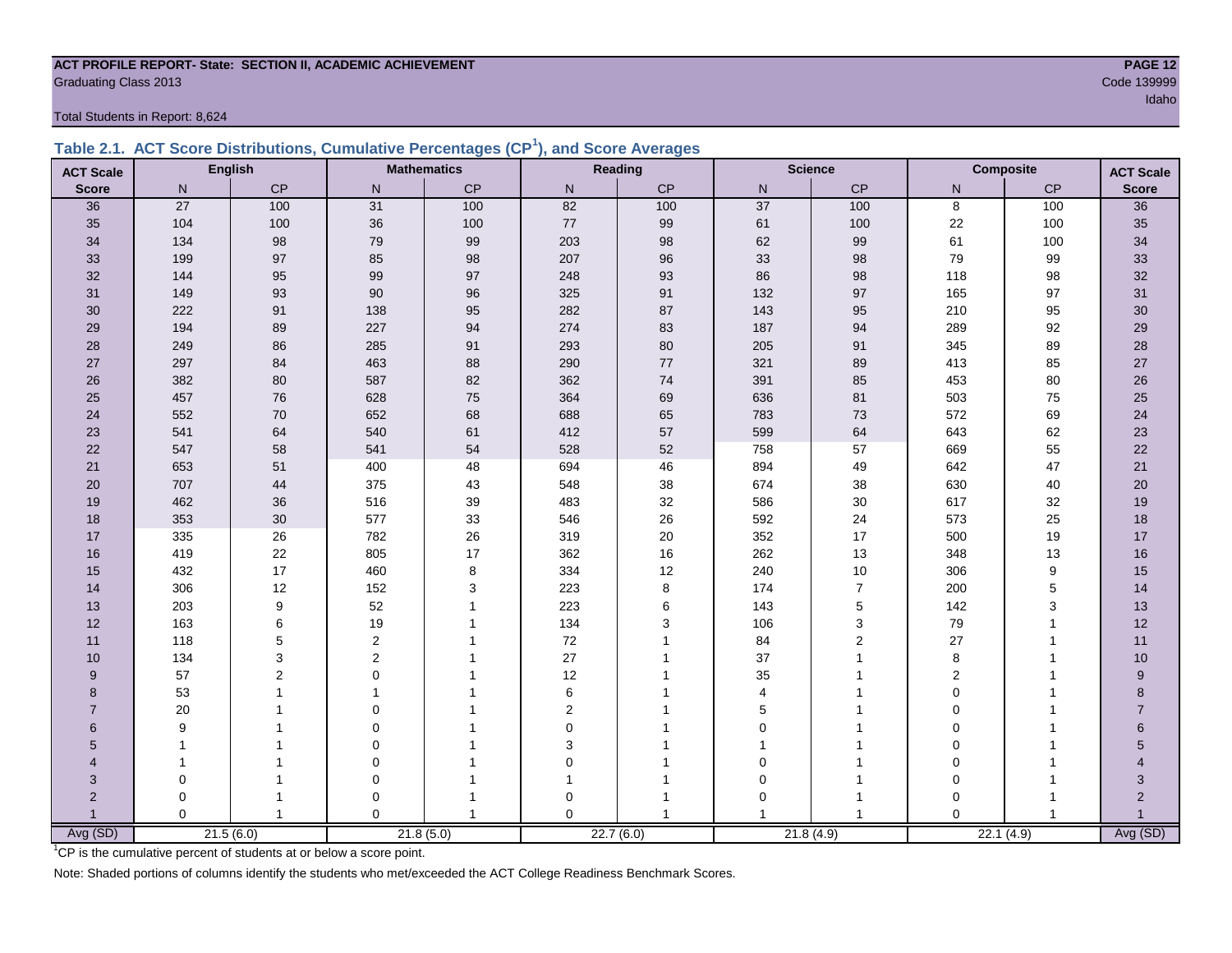#### **ACT PROFILE REPORT- State: SECTION II, ACADEMIC ACHIEVEMENT PAGE 13** Graduating Class 2013 Code 139999

# Total Students in Report: 8,624

|                  |                         | <b>English</b> |                          |                |                        |                | Reading                 |                         | <b>Mathematics</b>    |                |                            |           |                        |     |                  |
|------------------|-------------------------|----------------|--------------------------|----------------|------------------------|----------------|-------------------------|-------------------------|-----------------------|----------------|----------------------------|-----------|------------------------|-----|------------------|
|                  |                         |                |                          |                | <b>Social Studies/</b> |                |                         |                         | <b>Pre/Elementary</b> |                | <b>Algebra/ Coordinate</b> |           | <b>Plane Geometry/</b> |     |                  |
| <b>ACT Scale</b> | <b>Usage/ Mechanics</b> |                | <b>Rhetorical Skills</b> |                | <b>Sciences</b>        |                | <b>Arts/Literature</b>  |                         | Algebra               |                | <b>Geometry</b>            |           | <b>Trigonometry</b>    |     | <b>ACT Scale</b> |
| <b>Score</b>     | N.                      | CP             | N                        | CP             | N                      | CP             | N                       | CP                      | N <sub>1</sub>        | <b>CP</b>      | N.                         | <b>CP</b> | N                      | CP  | <b>Score</b>     |
| 18               | 327                     | 100            | 142                      | 100            | 286                    | 100            | 378                     | 100                     | 355                   | 100            | 47                         | 100       | 87                     | 100 | 18               |
| 17               | 485                     | 96             | 119                      | 98             | 610                    | 97             | 415                     | 96                      | 430                   | 96             | 80                         | 99        | 25                     | 99  | 17               |
| 16               | 400                     | 91             | 518                      | 97             | 560                    | 90             | 622                     | 91                      | 395                   | 91             | 222                        | 99        | 308                    | 99  | 16               |
| 15               | 382                     | 86             | 575                      | 91             | 512                    | 83             | 659                     | 84                      | 596                   | 86             | 503                        | 96        | 592                    | 95  | 15               |
| 14               | 552                     | 82             | 735                      | 84             | 635                    | 77             | 710                     | 76                      | 641                   | 79             | 753                        | 90        | 806                    | 88  | 14               |
| 13               | 525                     | 75             | 809                      | 76             | 815                    | 70             | 771                     | 68                      | 964                   | 72             | 1,223                      | 81        | 764                    | 79  | 13               |
| 12               | 686                     | 69             | 1,187                    | 66             | 992                    | 60             | 754                     | 59                      | 920                   | 61             | 921                        | 67        | 1,381                  | 70  | 12               |
| 11               | 977                     | 61             | 896                      | 53             | 883                    | 49             | 910                     | 50                      | 868                   | 50             | 1,088                      | 57        | 883                    | 54  | 11               |
| 10               | 957                     | 50             | 904                      | 42             | 791                    | 39             | 774                     | 39                      | 834                   | 40             | 1,342                      | 44        | 931                    | 44  | 10               |
| 9                | 962                     | 39             | 946                      | 32             | 790                    | 29             | 643                     | 31                      | 582                   | 30             | 812                        | 28        | 1,145                  | 33  | 9                |
| 8                | 655                     | 27             | 710                      | 21             | 627                    | 20             | 728                     | 23                      | 815                   | 24             | 811                        | 19        | 732                    | 20  | 8                |
|                  | 589                     | 20             | 412                      | 13             | 657                    | 13             | 471                     | 15                      | 773                   | 14             | 404                        | 10        | 474                    | 11  | $\overline{7}$   |
| 6                | 412                     | 13             | 270                      | 8              | 262                    | 5              | 351                     | 9                       | 288                   | 5              | 209                        | 5         | 292                    | 6   | 6                |
| 5                | 338                     | 8              | 227                      | 5              | 110                    | $\overline{2}$ | 293                     | 5                       | 106                   | $\overline{2}$ | 128                        | 2         | 50                     | 2   | 5                |
| 4                | 204                     | 4              | 126                      | $\overline{2}$ | 50                     | 1              | 100                     | 2                       | 35                    | 1              | 30                         | 1         | 102                    | 2   | $\overline{4}$   |
| 3                | 111                     | 2              | 39                       |                | 25                     |                | 33                      | 1                       | 15                    | $\mathbf{1}$   | 38                         |           | 8                      |     | 3                |
| $\overline{2}$   | 57                      |                | 8                        |                | 14                     |                | 11                      | 1                       | $\overline{7}$        | 1              |                            |           | 32                     |     | $\overline{2}$   |
|                  | 5                       |                |                          |                | 5                      |                | $\overline{\mathbf{1}}$ | $\overline{\mathbf{A}}$ | $\Omega$              | 1              | 12                         | 1         | 12                     | 1   |                  |
| Avg (SD)         | 10.8(3.8)               |                | 11.1(3.2)                |                | 11.6(3.4)              |                | 11.5(3.6)               |                         | 11.5(3.4)             |                | 11.0(2.7)                  |           | 11.0(2.9)              |     | Avg (SD)         |

**Table 2.2. ACT Subscore Distributions, Cumulative Percentages (CP<sup>1</sup> ), and Subscore Averages**

 $1$ <sup>T</sup>CP is the cumulative percent of students at or below a score point.

# **Table 2.3. ACT Score Quartile Values**

| <b>Quartile</b>      | Enalish | <b>Mathematics</b> | Reading  | <b>Science</b>      | Composite |
|----------------------|---------|--------------------|----------|---------------------|-----------|
| Q3 (75th Percentile) | 25      | 25                 | ا ک      | 25                  | 26        |
| Q2 (50th Percentile) |         | ົ<br>--            | nr<br>∠∠ | $\sim$<br><u>__</u> | nn<br>--  |
| Q1 (25th Percentile) |         |                    |          | 19                  | 18        |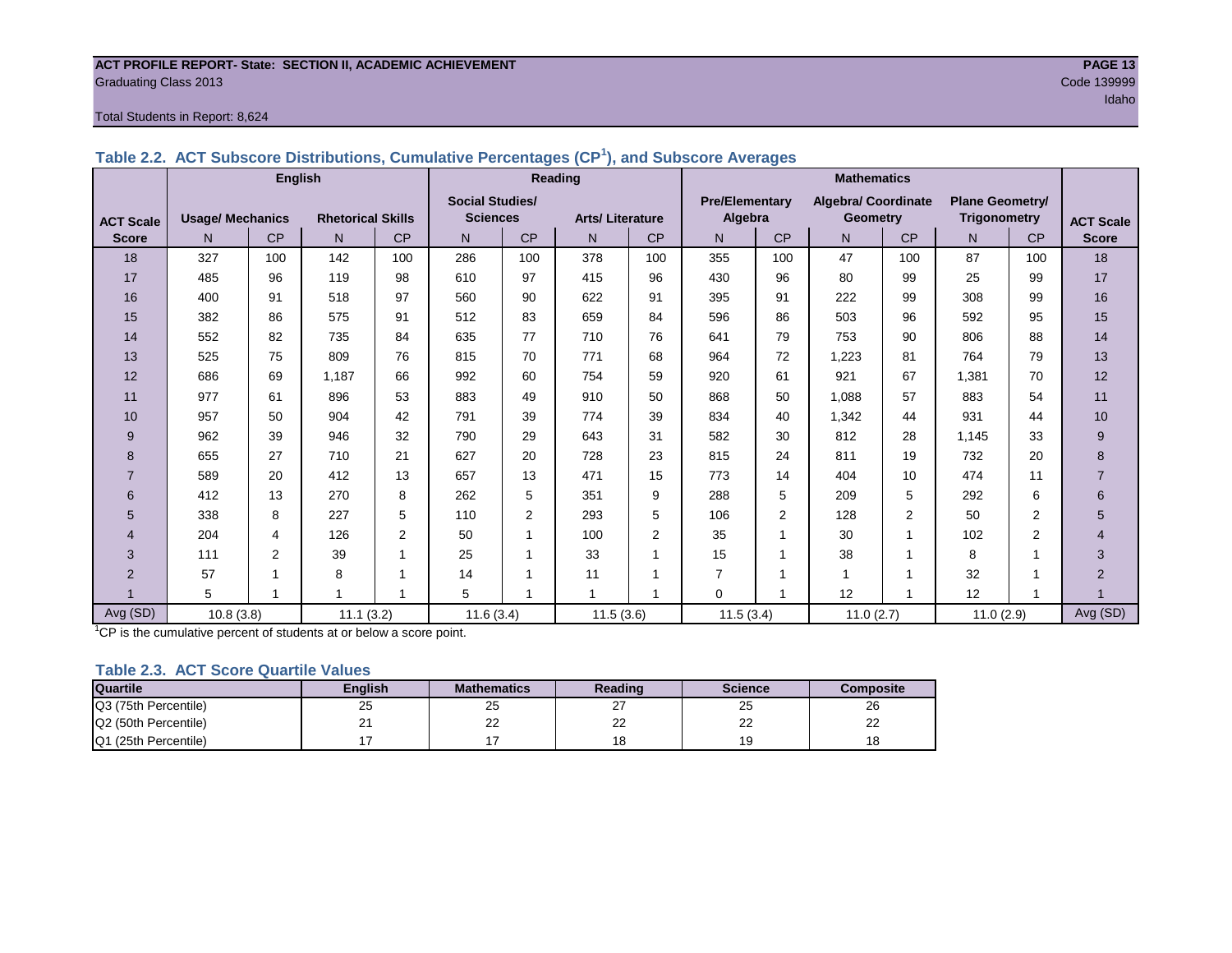Total Students in Report: 8,624

# **Table 2.4. Average ACT Composite Scores for Race/Ethnicity by Level of Preparation**

| <b>Student</b>  |                                 | <b>Number of Students</b> | <b>Percent Taking</b>     |                     | <b>Average ACT Composite Score</b> |
|-----------------|---------------------------------|---------------------------|---------------------------|---------------------|------------------------------------|
| <b>Group</b>    | <b>Race/Ethnicity</b>           | <b>Tested</b>             | Core or More <sup>1</sup> | <b>Core or More</b> | <b>Less Than Core</b>              |
|                 | <b>All Students</b>             | 8,624                     | 65                        | 23.1                | 20.4                               |
|                 | <b>Black/African American</b>   | 73                        | 52                        | 20.3                | 17.0                               |
|                 | American Indian/Alaska Native   | 81                        | 53                        | 18.5                | 18.0                               |
|                 | White                           | 6,746                     | 67                        | 23.5                | 21.0                               |
| <b>State</b>    | Hispanic/Latino                 | 1,003                     | 53                        | 20.2                | 17.4                               |
|                 | Asian                           | 118                       | 70                        | 23.8                | 18.6                               |
|                 | Native Hawaiian/Other Pac. Isl. | 24                        | 38                        | 20.2                | 17.4                               |
|                 | I Two or more races             | 253                       | 69                        | 22.7                | 21.7                               |
|                 | Prefer not/No Response          | 326                       | 66                        | 24.0                | 21.0                               |
|                 | <b>All Students</b>             | 1,799,243                 | 74                        | 21.7                | 18.7                               |
|                 | Black/African American          | 239,598                   | 69                        | 17.5                | 15.6                               |
|                 | American Indian/Alaska Native   | 14,217                    | 62                        | 19.1                | 16.5                               |
|                 | <b>White</b>                    | 1,034,712                 | 76                        | 22.9                | 20.0                               |
| <b>National</b> | Hispanic/Latino                 | 259,741                   | 72                        | 19.5                | 17.2                               |
|                 | Asian                           | 71,677                    | 81                        | 24.1                | 21.5                               |
|                 | Native Hawaiian/Other Pac. Isl. | 4,772                     | 71                        | 20.5                | 17.5                               |
|                 | Two or more races               | 64,221                    | 74                        | 21.9                | 19.2                               |
|                 | Prefer not/No Response          | 110,305                   | 58                        | 22.4                | 18.4                               |

<sup>1</sup>"Core or More" results correspond to students taking four or more years of English AND three or more years each of math, social studies, and natural science.

# **Table 2.5. Average ACT Scores by Race/Ethnicity**

| <b>Student</b>  |                                 |                |                    |                |                |                  |
|-----------------|---------------------------------|----------------|--------------------|----------------|----------------|------------------|
| Group           | <b>Race/Ethnicity</b>           | <b>English</b> | <b>Mathematics</b> | <b>Reading</b> | <b>Science</b> | <b>Composite</b> |
|                 | <b>All Students</b>             | 21.5           | 21.8               | 22.7           | 21.8           | 22.1             |
|                 | Black/African American          | 18.3           | 18.4               | 18.9           | 18.7           | 18.7             |
|                 | American Indian/Alaska Native   | 17.1           | 18.2               | 18.6           | 17.7           | 18.1             |
|                 | White                           | 22.2           | 22.3               | 23.3           | 22.3           | 22.6             |
| <b>State</b>    | Hispanic/Latino                 | 17.6           | 19.1               | 19.1           | 18.9           | 18.8             |
|                 | Asian                           | 20.7           | 24.2               | 21.5           | 22.1           | 22.3             |
|                 | Native Hawaiian/Other Pac. Isl. | 17.8           | 18.5               | 17.7           | 19.0           | 18.3             |
|                 | Two or more races               | 21.8           | 21.8               | 22.9           | 21.9           | 22.2             |
|                 | Prefer not/No Response          | 22.4           | 22.3               | 23.8           | 22.1           | 22.8             |
|                 | <b>All Students</b>             | 20.2           | 20.9               | 21.1           | 20.7           | 20.9             |
|                 | <b>Black/African American</b>   | 15.7           | 17.2               | 17.0           | 16.9           | 16.9             |
|                 | American Indian/Alaska Native   | 16.6           | 18.2               | 18.3           | 18.3           | 18.0             |
|                 | White                           | 21.8           | 21.9               | 22.6           | 22.0           | 22.2             |
| <b>National</b> | Hispanic/Latino                 | 17.7           | 19.3               | 18.9           | 18.8           | 18.8             |
|                 | Asian                           | 22.5           | 25.0               | 22.9           | 23.1           | 23.5             |
|                 | Native Hawaiian/Other Pac. Isl. | 18.6           | 20.1               | 19.5           | 19.5           | 19.5             |
|                 | Two or more races               | 20.6           | 20.9               | 21.6           | 20.9           | 21.1             |
|                 | Prefer not/No Response          | 20.0           | 20.8               | 21.0           | 20.5           | 20.7             |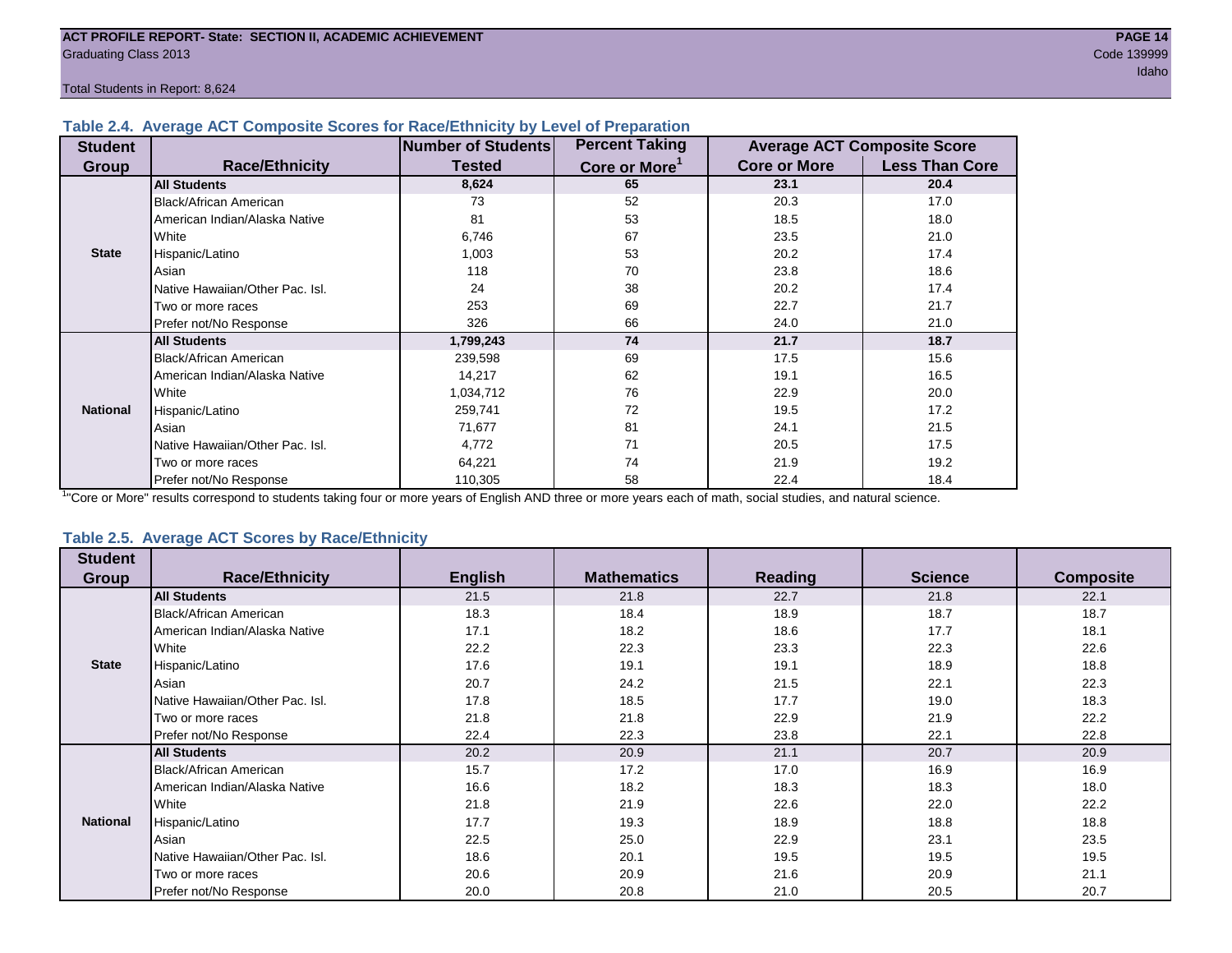#### **ACT PROFILE REPORT- State: SECTION II, ACADEMIC ACHIEVEMENT PAGE 15** Graduating Class 2013 Code 139999

Total Students in Report: 8,624

| <b>Student</b>  | <b>CRS</b> |         | <b>English</b> |         | <b>Mathematics</b> |         | <b>Reading</b> | <b>Science</b> |    |  |
|-----------------|------------|---------|----------------|---------|--------------------|---------|----------------|----------------|----|--|
| Group           | Range      | N       | %              | N       | %                  | N       | %              | N              | %  |  |
|                 | 33 to 36   | 464     | 5              | 231     | 3                  | 569     | 7              | 193            | 2  |  |
|                 | 28 to 32   | 958     | 11             | 839     | 10                 | 1,422   | 16             | 753            | 9  |  |
|                 | 24 to 27   | 1,688   | 20             | 2,330   | 27                 | 1,704   | 20             | 2,131          | 25 |  |
| <b>State</b>    | 20 to 23   | 2,448   | 28             | 1,856   | 22                 | 2,182   | 25             | 2,925          | 34 |  |
|                 | 16 to 19   | 1,569   | 18             | 2,680   | 31                 | 1,710   | 20             | 1,792          | 21 |  |
|                 | 13 to 15   | 941     | 11             | 664     | 8                  | 780     | 9              | 557            | 6  |  |
|                 | 01 to 12   | 556     | 6              | 24      | 0                  | 257     | 3              | 273            | 3  |  |
|                 | 33 to 36   | 81,846  | 5              | 51,648  | 3                  | 89,731  | 5              | 36,033         | 2  |  |
|                 | 28 to 32   | 175,672 | 10             | 156,561 | 9                  | 239,643 | 13             | 138,865        | 8  |  |
|                 | 24 to 27   | 291.095 | 16             | 385,102 | 21                 | 277.723 | 15             | 364,600        | 20 |  |
| <b>National</b> | 20 to 23   | 447,398 | 25             | 343,822 | 19                 | 424,936 | 24             | 542.531        | 30 |  |
|                 | 16 to 19   | 327,718 | 18             | 590,816 | 33                 | 384.706 | 21             | 413,107        | 23 |  |
|                 | 13 to 15   | 242.064 | 13             | 258,384 | 14                 | 240,069 | 13             | 183,840        | 10 |  |
|                 | 01 to 12   | 233,450 | 13             | 12,910  |                    | 142,435 | 8              | 120,267        |    |  |

# **Table 2.6. Percent of Students in College Readiness Standards (CRS) Score Ranges**

# **Table 2.7. Average ACT Scores by Gender**

| <b>Student Group</b> | <b>Gender</b> |         |         | <b>Average ACT Scores</b> |             |         |         |           |  |  |  |
|----------------------|---------------|---------|---------|---------------------------|-------------|---------|---------|-----------|--|--|--|
|                      |               | N       | Percent | Enalish                   | Mathematics | Reading | Science | Composite |  |  |  |
|                      | Males         | 3,835   | 44      | 21.2                      | 22.6        | 22.5    | 22.5    | 22.3      |  |  |  |
| <b>State</b>         | Females       | 4,786   | 55      | 21.8                      | 21.2        | 22.8    | 21.2    | 21.9      |  |  |  |
|                      | Missing       |         |         | 19.3                      | 18.3        | 22.3    | 18.7    | 20.0      |  |  |  |
|                      | Males         | 835,431 | 46      | 19.8                      | 21.4        | 20.9    | 21.2    | 20.9      |  |  |  |
| <b>National</b>      | Females       | 954,919 | 53      | 20.6                      | 20.5        | 21.4    | 20.4    | 20.9      |  |  |  |
|                      | Missing       | 8,893   | 0       | 16.1                      | 18.2        | 17.6    | 17.7    | 17.5      |  |  |  |

# **Table 2.8. Percent of Students Who Met College Readiness Benchmark Scores by Gender**

| <b>Student Group</b> | <b>Gender</b> |         | <b>Percent of Students</b> |         |         |          |  |  |  |  |
|----------------------|---------------|---------|----------------------------|---------|---------|----------|--|--|--|--|
|                      |               | English | Mathematics                | Reading | Science | All Four |  |  |  |  |
| <b>State</b>         | Males         | 74      | 58                         | 52      | 49      | 36       |  |  |  |  |
|                      | Females       | 76      | 47                         | 55      | 37      | 28       |  |  |  |  |
|                      | Males         | 62      | 47                         | 43      | 40      | 29       |  |  |  |  |
| <b>National</b>      | Females       | 67      | 4 <sup>1</sup>             | 45      | 33      | 24       |  |  |  |  |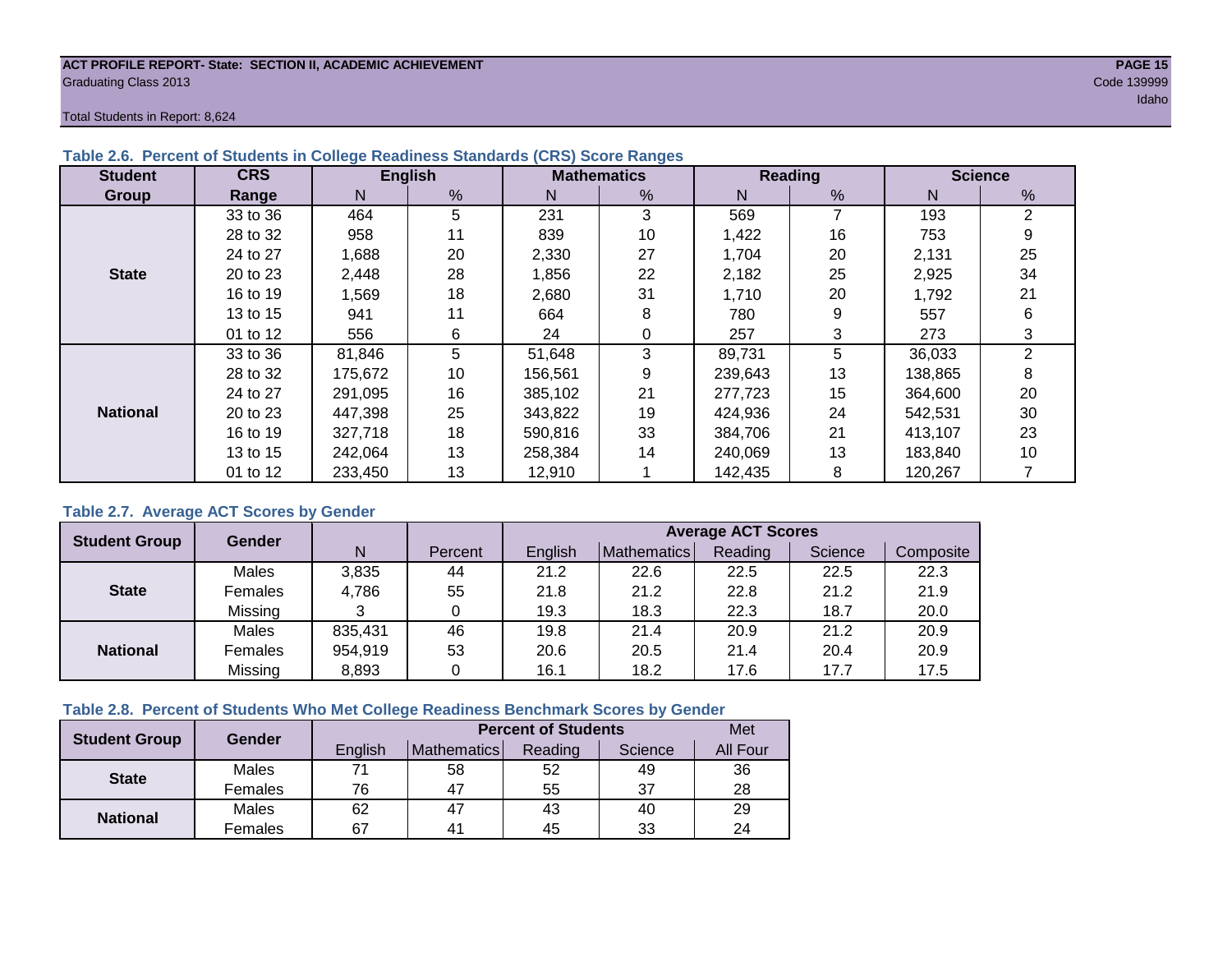#### **ACT PROFILE REPORT- State: SECTION II, ACADEMIC ACHIEVEMENT PAGE 16** Graduating Class 2013 Code 139999

#### Total Students in Report: 8,624

| <b>Student</b>  | <b>Curriculum</b>                                                        | N        | <b>English</b> |      |       | <b>Mathematics</b> | <b>Reading</b> |      |       | <b>Science</b> | <b>Composite</b> |      |
|-----------------|--------------------------------------------------------------------------|----------|----------------|------|-------|--------------------|----------------|------|-------|----------------|------------------|------|
| Group           | Taken $^{\scriptscriptstyle\mathsf{T}}$                                  |          | CRB %          | Avg  | CRB % | Avg                | CRB %          | Avg  | CRB % | Avg            | $CRB\%4$         | Avg  |
|                 | Core or More <sup>2</sup>                                                | 5,582    | 81             | 22.6 | 61    | 22.8               | 60             | 23.6 | 50    | 22.7           | 39               | 23.1 |
| <b>State</b>    | Less than Corel                                                          | 2,850    | 62             | 19.7 | 36    | 20.1               | 42             | 21.0 | 29    | 20.2           | 19               | 20.4 |
|                 | Missing <sup>3</sup>                                                     | 192      | 47             | 17.5 | 23    | 18.3               | 32             | 19.2 | 17    | 18.4           |                  | 18.5 |
|                 | Core or More                                                             | ,322,739 | 71             | 21.2 | 50    | 21.7               | 50             | 22.0 | 42    | 21.5           | 31               | 21.7 |
| <b>National</b> | Less than Core                                                           | 396.592  | 48             | 17.8 | 27    | 18.9               | 30             | 19.0 | 22    | 18.8           | 14               | 18.7 |
|                 | Missing                                                                  | 79,912   | 36             | 16.0 | 19    | 17.8               | 24             | 17.5 | 17    | 17.7           | 10               | 17.4 |
|                 | "Curriculum Token" reflecte overall bigh school ourriculum in this toble |          |                |      |       |                    |                |      |       |                |                  |      |

# **Table 2.9. College Readiness Benchmark (CRB) Percent and Average ACT Scores by Overall High School Curriculum**

"Curriculum Taken" reflects overall high school curriculum in this table.

 $^2$  "Core or More" results correspond to students taking four or more years of English AND three or more years each of math, social studies, and natural science.

 $3$  Zero years or no coursework information reported in one or more content areas.

 $4$  Composite CRB% results reflect students who met all four subject-area benchmarks.

### **Table 2.10. College Readiness Benchmark (CRB) Percent and Average ACT Scores by Content-Specific Curriculum**

| <b>Student</b>  | Curriculum                |          | <b>English</b> |      |          | <b>Mathematics</b> |      |          | <b>Reading</b> |      |          | <b>Science</b> |      |  |
|-----------------|---------------------------|----------|----------------|------|----------|--------------------|------|----------|----------------|------|----------|----------------|------|--|
| Group           | <b>Taken</b>              |          | CRB %          | Avg  |          | CRB %              | Avg  | N        | CRB %          | Avg  | N        | CRB %          | Avg  |  |
|                 | Core or More <sup>2</sup> | 8,257    | 75             | 21.7 | 7,986    | 55                 | 22.2 | 7,346    | 56             | 22.9 | 6,514    | 49             | 22.5 |  |
| <b>State</b>    | Less than Core            | 213      | 52             | 18.6 | 466      |                    | 16.6 | .116     | 44             | 21.4 | 1,931    | 23             | 19.6 |  |
|                 | Missing <sup>3</sup>      | 154      | 44             | 17.4 | 172      | 23                 | 18.3 | 162      | 33             | 19.3 | 179      |                | 18.4 |  |
|                 | Core or More              | .646,286 | 67             | 20.6 | ,648,697 | 46                 | 21.3 | .554,990 | 46             | 21.5 | ,506,965 | 40             | 21.3 |  |
| <b>National</b> | Less than Core            | 84,048   | 36             | 15.9 | 77,906   |                    | 16.3 | 171,617  | 32             | 19.1 | 218,267  |                | 18.0 |  |
|                 | Missing                   | 68,909   | 38             | 16.4 | 72,640   | 20                 | 17.9 | 72,636   | 25             | 17.7 | 74,011   | 18             | 17.8 |  |

<sup>1</sup> "Curriculum Taken" reflects content-specific curriculum in this table.

<sup>2</sup> "Core or More" results correspond to students taking four or more years of English or three or more years of math, social studies, or natural science, respectively. For instance, Reading "Core or More" results correspond to students taking three or more years of social studies, regardless of courses taken in other content areas.

 $3$  Zero years or no coursework information reported in the specified content area.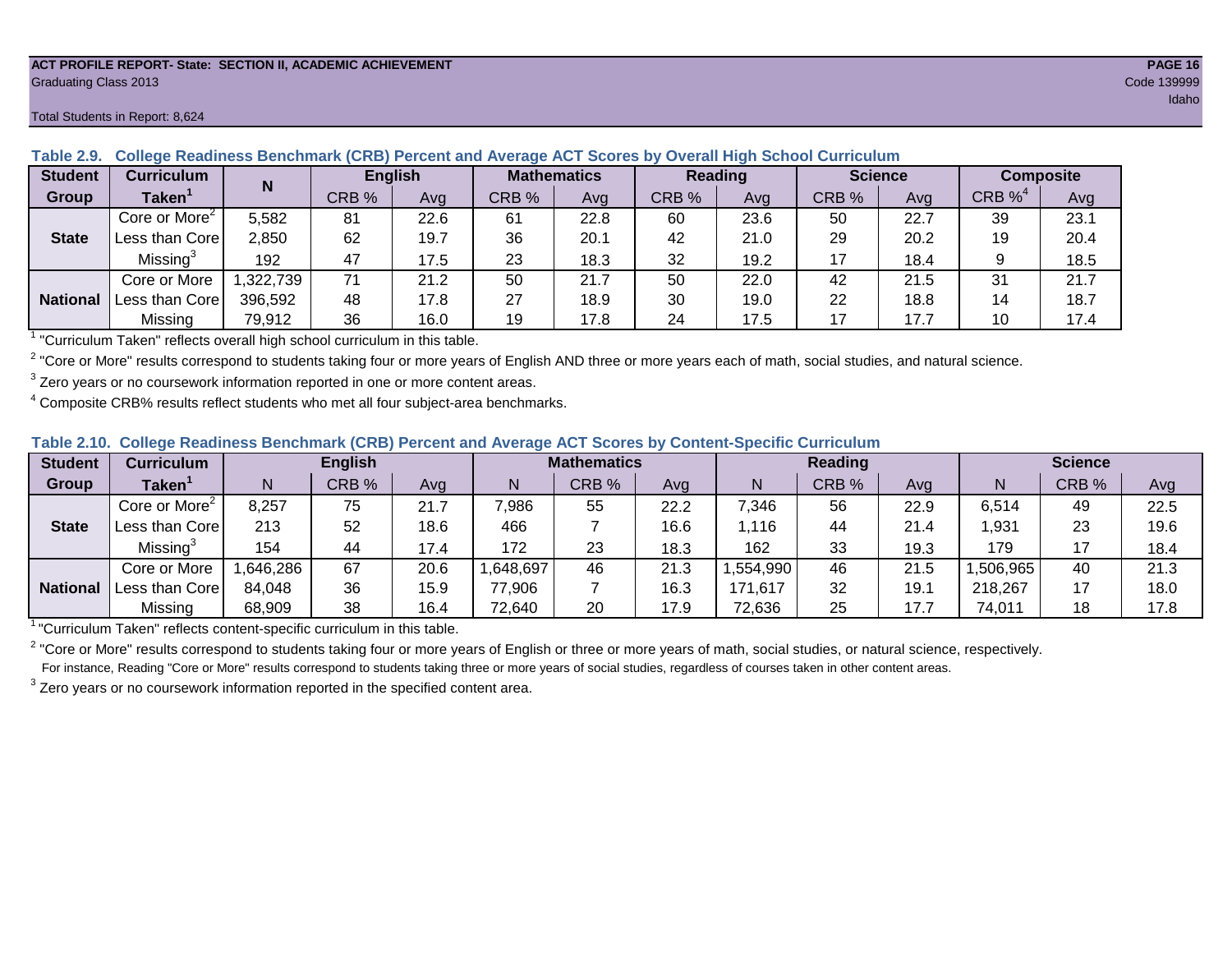Total Students in Report: 8,624

# Section III College Readiness and the Impact of Course Rigor

Beginning with the Graduating Class of 2013, all students whose scores are college reportable, both standard and extended time tests, are now included. Also beginning with the 2013 Graduating Class data, College Readiness Benchmarks for Reading and Science were updated to reflect the most recent college coursework research.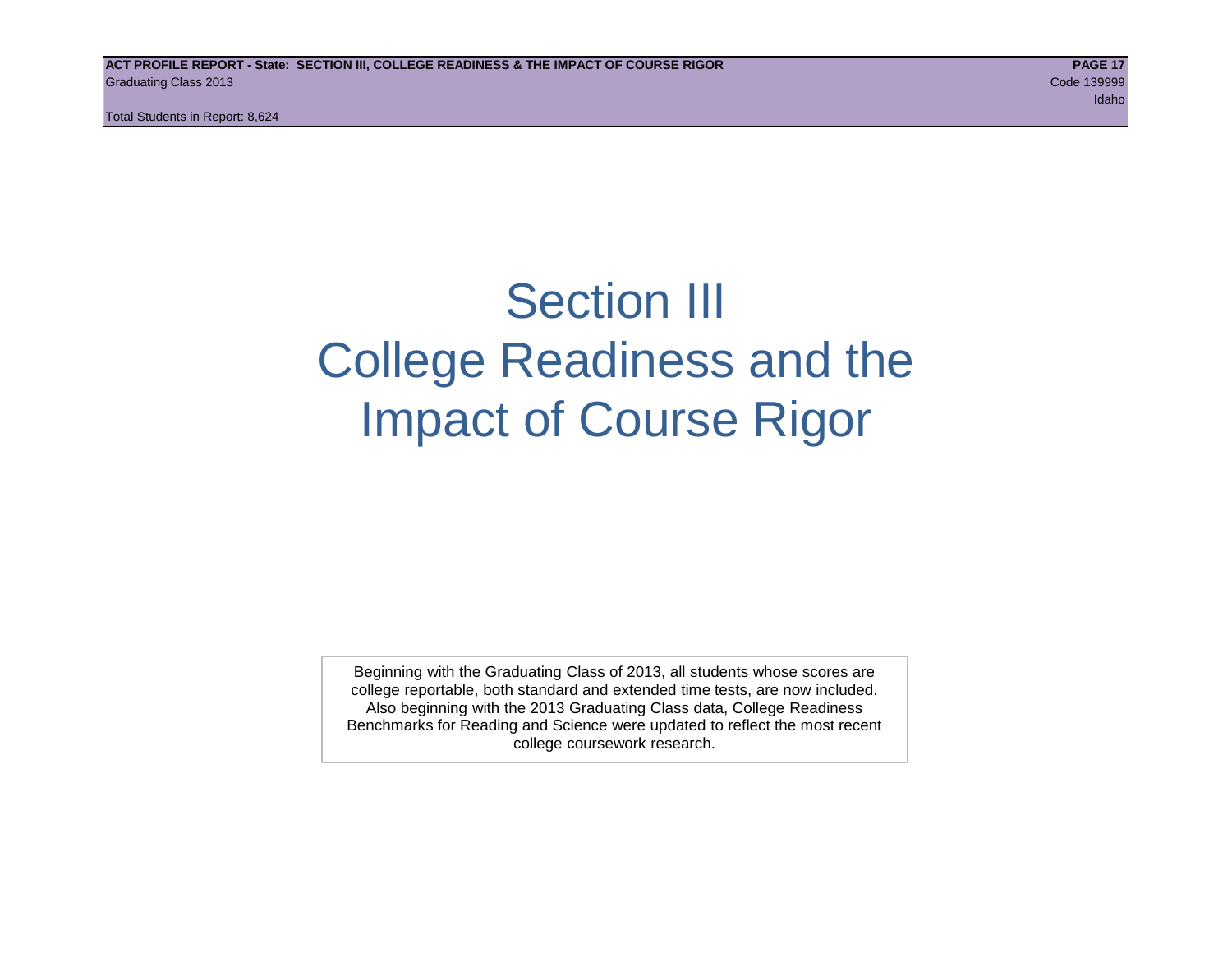#### **ACT PROFILE REPORT - State: SECTION III, COLLEGE READINESS & THE IMPACT OF COURSE RIGOR PAGE 18** Graduating Class 2013 Code 139999

Total Students in Report: 8,624

# **Figure 3.1. Percent of Students Who Met ACT College Readiness Benchmark Scores by Race/Ethnicity: ENGLISH**



ACT English Benchmark Score = **18**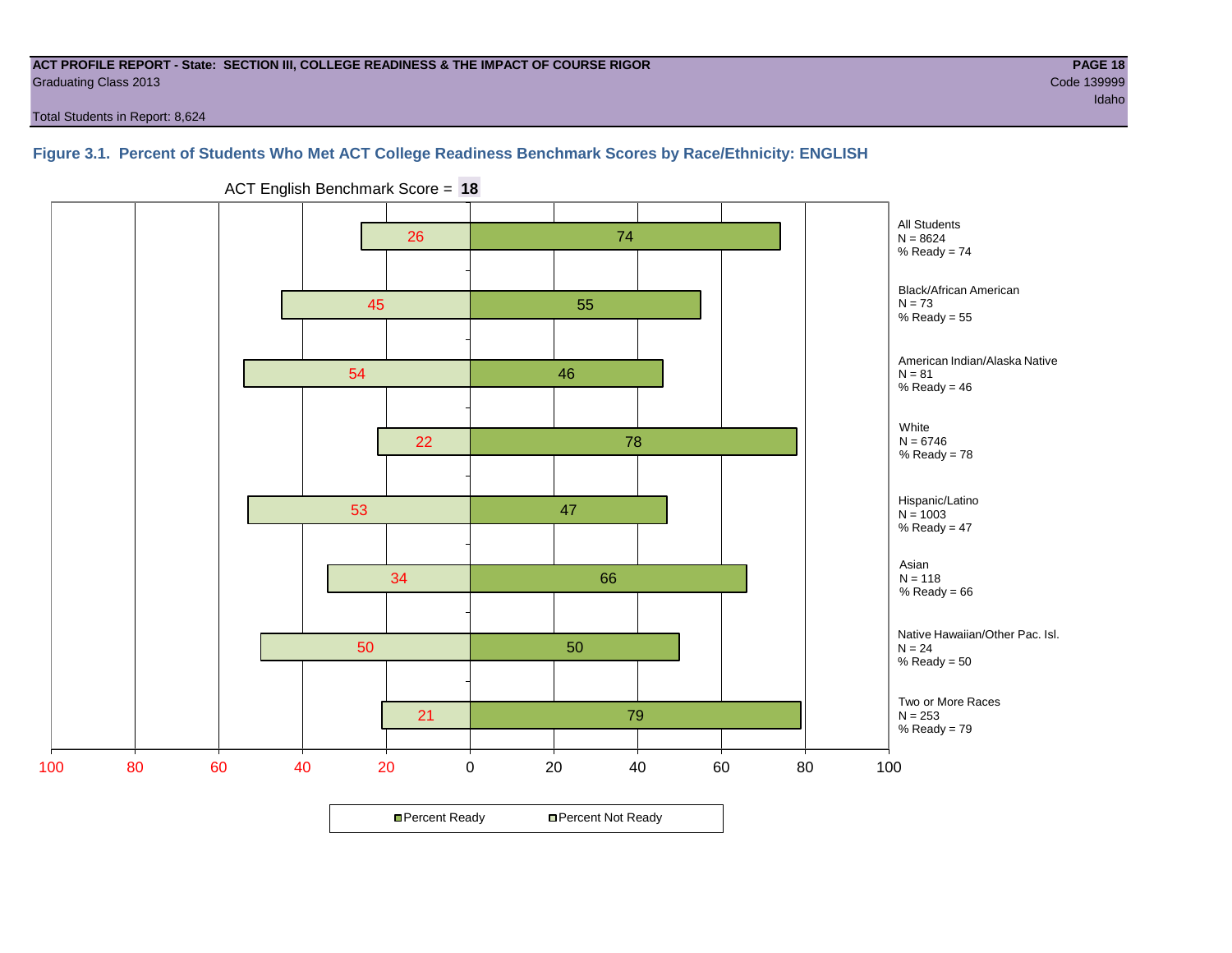#### **ACT PROFILE REPORT - State: SECTION III, COLLEGE READINESS & THE IMPACT OF COURSE RIGOR PAGE 19** Graduating Class 2013 Code 139999

Total Students in Report: 8,624

# **Figure 3.2. Percent of Students Who Met ACT College Readiness Benchmark Scores by Race/Ethnicity: MATHEMATICS**

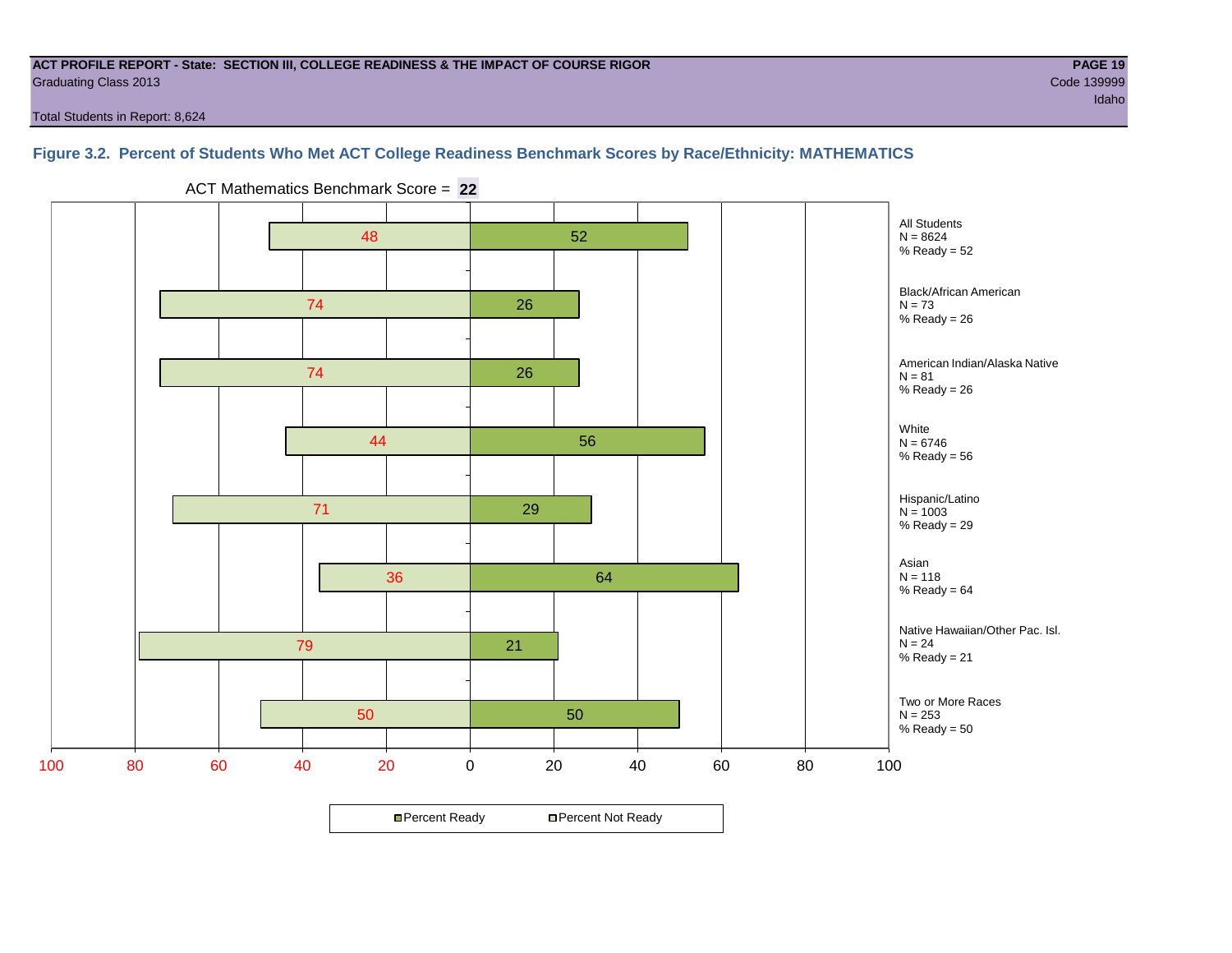#### **ACT PROFILE REPORT - State: SECTION III, COLLEGE READINESS & THE IMPACT OF COURSE RIGOR PAGE 20** Graduating Class 2013 Code 139999

Total Students in Report: 8,624

# **Figure 3.3. Percent of Students Who Met ACT College Readiness Benchmark Scores by Race/Ethnicity: READING**



ACT Reading Benchmark Score = **22**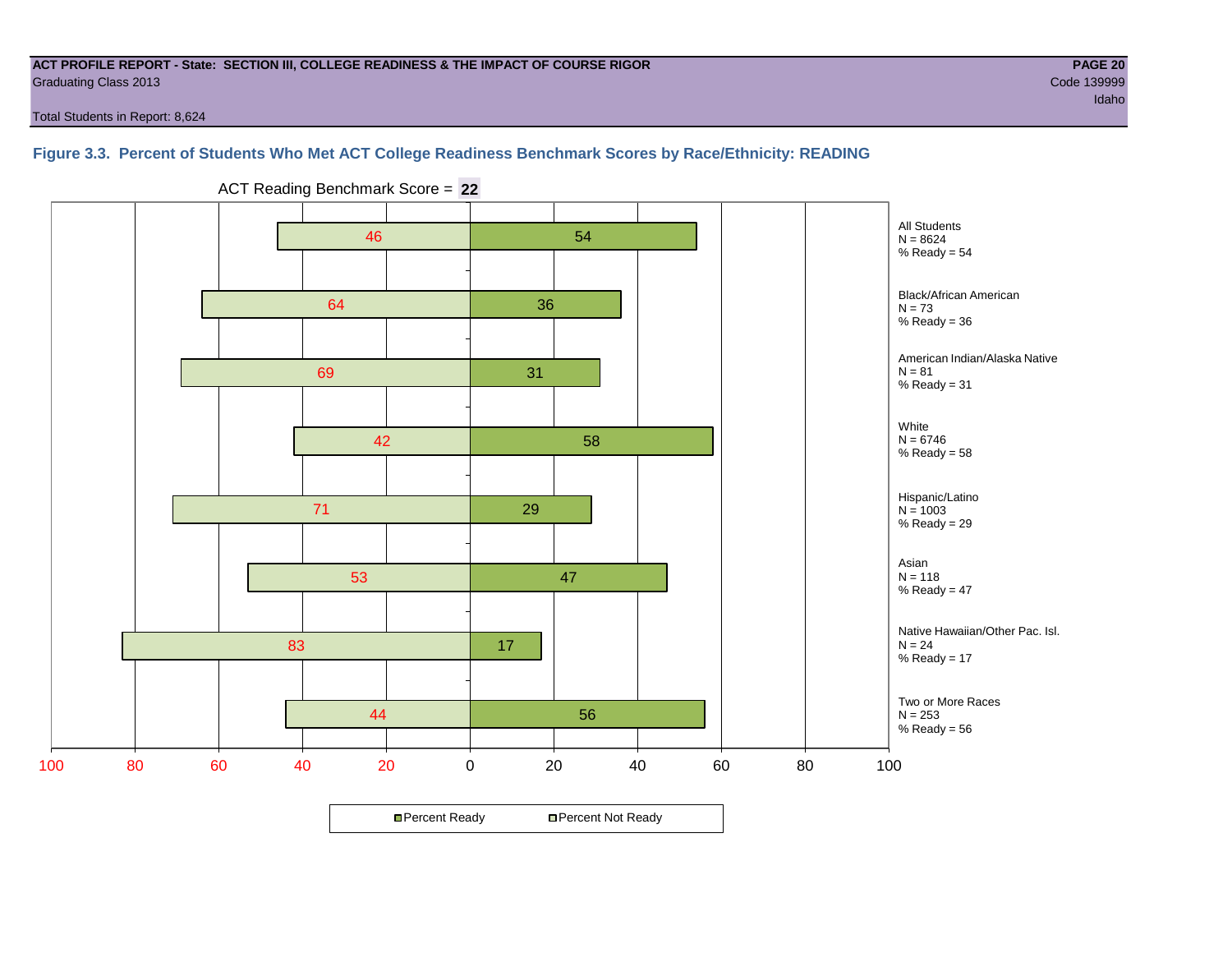#### **ACT PROFILE REPORT - State: SECTION III, COLLEGE READINESS & THE IMPACT OF COURSE RIGOR PAGE 21** Graduating Class 2013 Code 139999

Total Students in Report: 8,624

# **Figure 3.4. Percent of Students Who Met ACT College Readiness Benchmark Scores by Race/Ethnicity: SCIENCE**



ACT Science Benchmark Score = **23**

**□ Percent Ready DPercent Not Ready**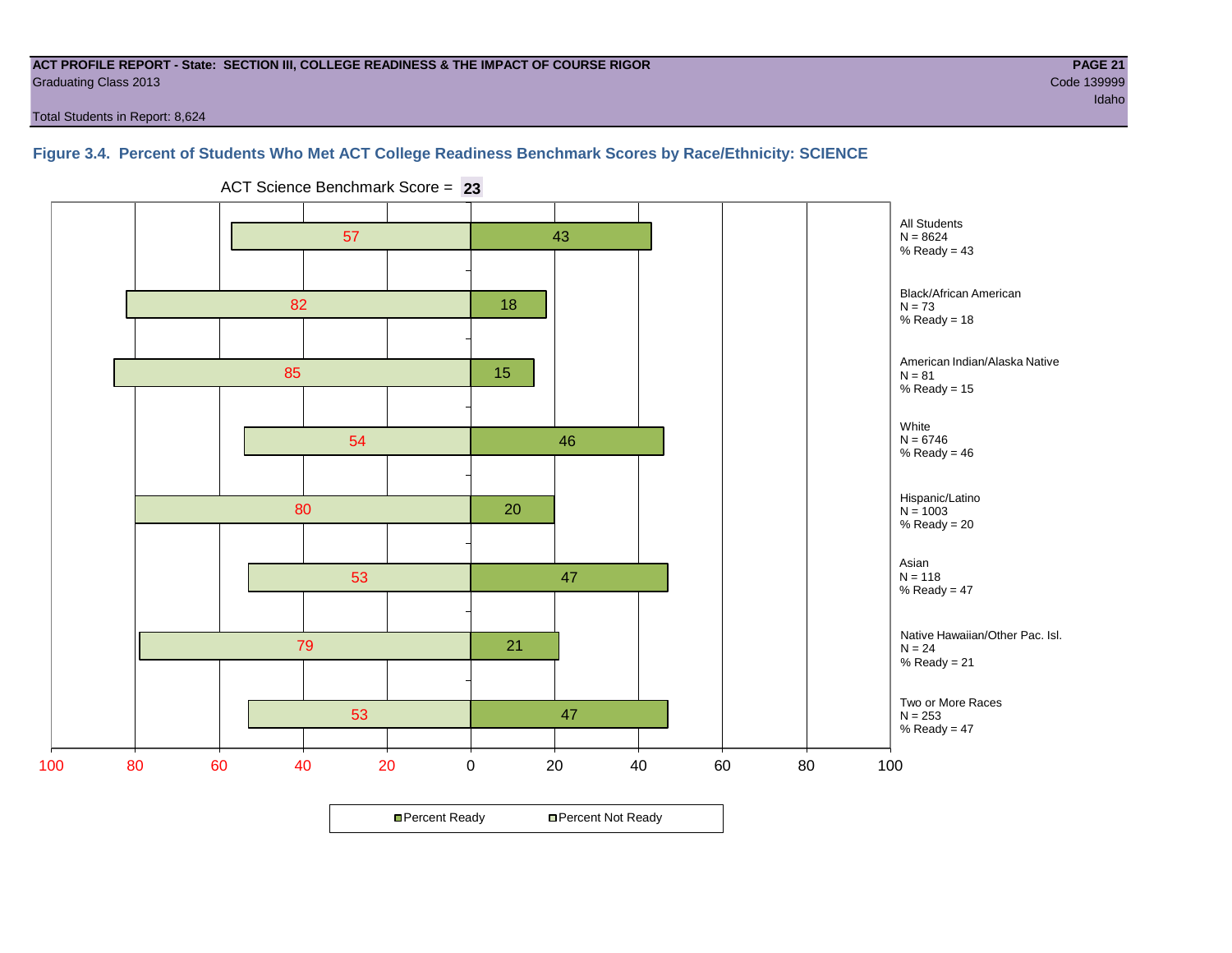#### **ACT PROFILE REPORT - State: SECTION III, COLLEGE READINESS & THE IMPACT OF COURSE RIGOR PAGE 22** Graduating Class 2013 Code 139999

Total Students in Report: 8,624

# **Figure 3.5. Percent of Students Who Met ACT College Readiness Benchmark Scores by Race/Ethnicity: ALL FOUR**

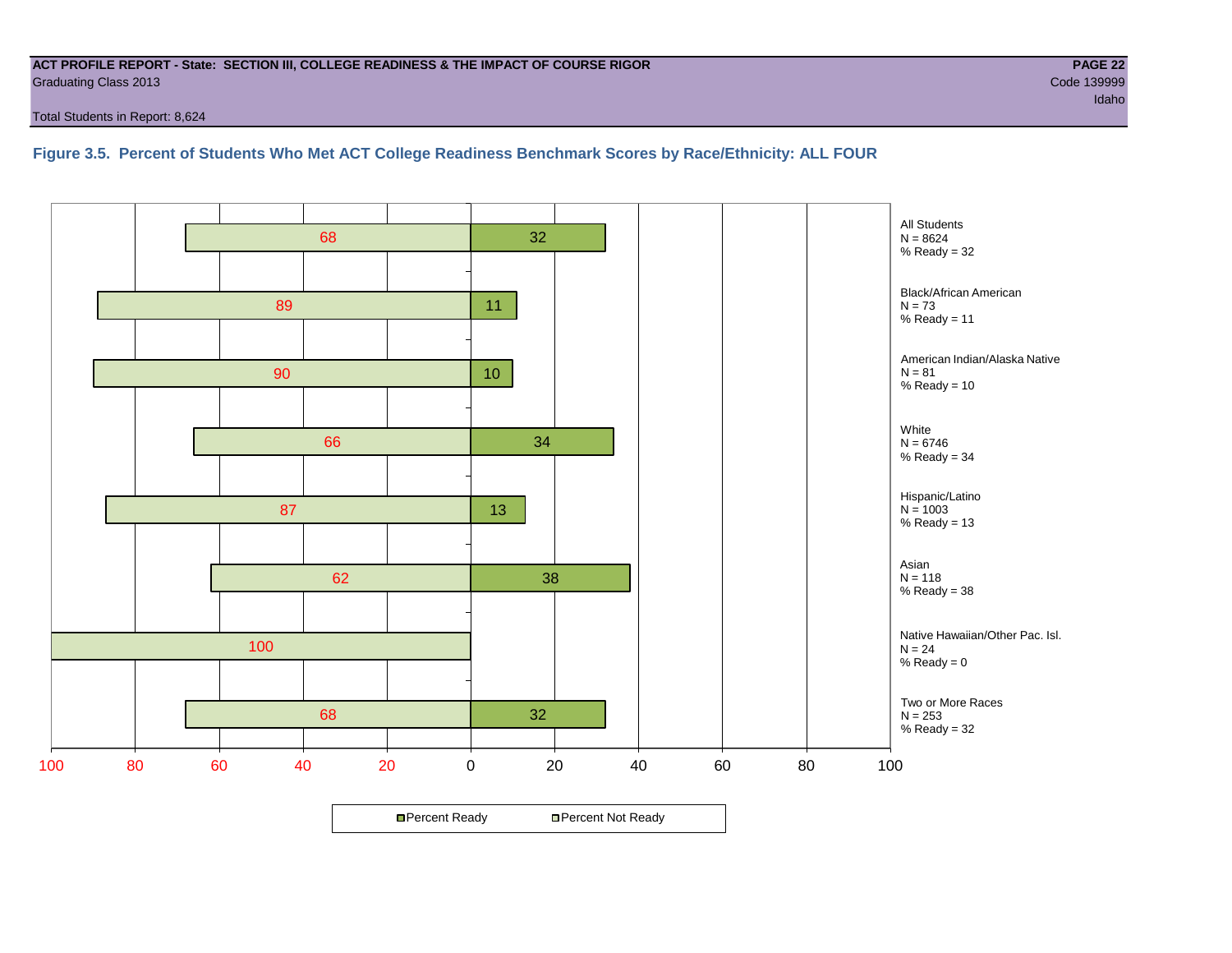### **ACT PROFILE REPORT - State: SECTION III, COLLEGE READINESS & THE IMPACT OF COURSE RIGOR PAGE 23** Graduating Class 2013 Code 139999

Total Students in Report: 8,624

**Table 3.1. Average ACT Scores and Average ACT Score Changes by Common Course Patterns**

| <b>Course Pattern</b>                            |                |                | <b>All Students</b> |                     |       |                | <b>Males</b> |                     |              | <b>Females</b> |            |                        |
|--------------------------------------------------|----------------|----------------|---------------------|---------------------|-------|----------------|--------------|---------------------|--------------|----------------|------------|------------------------|
|                                                  |                |                | <b>ACT</b>          | <b>Course Value</b> |       |                | <b>ACT</b>   | <b>Course Value</b> |              |                | <b>ACT</b> | <b>Course Value</b>    |
| <b>ENGLISH COURSE PATTERN</b>                    | N <sub>1</sub> | Percent        | English             | Added <sup>1</sup>  | N     | Percent        | English      | Added <sup>1</sup>  | $\mathsf{N}$ | Percent        | English    | A d d e d <sup>1</sup> |
| Eng 9, Eng 10, Eng 11, Eng 12, & Other English   | 1,964          | 23             | 22.3                | 3.7                 | 814   | 21             | 21.8         | 3.7                 | 1,150        | 24             | 22.6       | 3.5                    |
| Eng 9, Eng 10, Eng 11, Eng 12                    | 6,293          | 73             | 21.5                | 2.9                 | 2,838 | 74             | 21.3         | 3.2                 | 3,453        | 72             | 21.8       | 2.7                    |
| Less than 4 years of English                     | 213            | 2              | 18.6                |                     | 102   | 3              | 18.1         | $\sim$              | 110          | 2              | 19.1       |                        |
| Zero years / no English courses reported         | 154            | $\overline{2}$ | 17.4                |                     | 81    | 2              | 16.8         |                     | 73           | $\overline{2}$ | 18.1       |                        |
|                                                  |                |                | <b>ACT</b>          | <b>Course Value</b> |       |                | <b>ACT</b>   | <b>Course Value</b> |              |                | <b>ACT</b> | <b>Course Value</b>    |
| <b>MATHEMATICS COURSE PATTERN</b>                | N <sub>1</sub> | Percent        | Math                | Added               | N.    | Percent        | Math         | Added <sup>1</sup>  | N            | Percent        | Math       | Added <sup>1</sup>     |
| Alg 1, Alg 2, Geom, Trig, & Calc                 | 557            | 6              | 25.0                | 8.4                 | 282   | $\overline{7}$ | 25.9         | 9.0                 | 275          | 6              | 24.1       | 7.8                    |
| Alg 1, Alg 2, Geom, Trig, & Other Adv Math       | 751            | 9              | 22.5                | 5.9                 | 270   | $\overline{7}$ | 23.2         | 6.3                 | 480          | 10             | 22.2       | 5.9                    |
| Alg 1, Alg 2, Geom, & Trig                       | 397            | 5              | 21.1                | 4.5                 | 182   | 5              | 21.6         | 4.7                 | 215          | $\overline{4}$ | 20.7       | 4.4                    |
| Alg 1, Alg 2, Geom, & Other Adv Math             | 1,629          | 19             | 20.7                | 4.1                 | 639   | 17             | 21.2         | 4.3                 | 990          | 21             | 20.4       | 4.1                    |
| Other comb of 4 or more years of Math            | 3,211          | 37             | 24.2                | 7.6                 | 1,539 | 40             | 25.1         | 8.2                 | 1,671        | 35             | 23.5       | 7.2                    |
| Alg 1, Alg 2, & Geom                             | 1,131          | 13             | 17.8                | 1.2                 | 472   | 12             | 18.3         | 1.4                 | 659          | 14             | 17.5       | $1.2$                  |
| Other comb of 3 or 3.5 years of Math             | 310            | 4              | 20.4                | 3.8                 | 146   | $\overline{4}$ | 21.6         | 4.7                 | 164          | 3              | 19.4       | 3.1                    |
| Less than 3 years of Math                        | 466            | 5              | 16.6                |                     | 217   | 6              | 16.9         | $\overline{a}$      | 248          | 5              | 16.3       |                        |
| Zero years / no Math courses reported            | 172            | 2              | 18.3                |                     | 88    | $\overline{2}$ | 18.8         |                     | 84           | $\overline{2}$ | 17.7       |                        |
|                                                  |                |                | <b>ACT</b>          | <b>Course Value</b> |       |                | <b>ACT</b>   | <b>Course Value</b> |              |                | <b>ACT</b> | <b>Course Value</b>    |
| <b>SOCIAL SCIENCE COURSE PATTERN</b>             | N              | Percent        | Reading             | Added               | N     | Percent        | Reading      | Added               | N            | Percent        | Reading    | A d d e d <sup>1</sup> |
| US Hist, World Hist, Am Gov, & Other Hist        | 42             | $\mathbf 0$    | 22.5                | 1.1                 | 22    | $\mathbf{1}$   | 22.6         | 1.5                 | 20           | $\Omega$       | 22.5       | 0.8                    |
| Other comb of 4 or more years Social Science     | 4.444          | 52             | 23.0                | 1.6                 | 1,856 | 48             | 22.9         | 1.8                 | 2,586        | 54             | 23.1       | 1.4                    |
| US Hist, World Hist, & Am Gov                    | 91             | 1              | 20.8                | $-0.6$              | 54    | $\mathbf{1}$   | 20.7         | $-0.4$              | 37           | $\overline{1}$ | 20.9       | $-0.8$                 |
| Other comb of 3 or 3.5 years of Social Science   | 2.769          | 32             | 22.9                | 1.5                 | 1,292 | 34             | 22.8         | 1.7                 | 1,476        | 31             | 22.9       | 1.2                    |
| Less than 3 years of Social Science              | 1,116          | 13             | 21.4                |                     | 529   | 14             | 21.1         | $\sim$              | 587          | 12             | 21.7       |                        |
| Zero years / no Social Science courses reported  | 162            | 2              | 19.3                |                     | 82    | 2              | 18.8         | $\blacksquare$      | 80           | $\overline{2}$ | 19.9       | $\blacksquare$         |
|                                                  |                |                | <b>ACT</b>          | <b>Course Value</b> |       |                | <b>ACT</b>   | <b>Course Value</b> |              |                | <b>ACT</b> | <b>Course Value</b>    |
| NATURAL SCIENCE COURSE PATTERN                   | N <sub>1</sub> | Percent        | Science             | Added               | N.    | Percent        | Science      | Added               | N            | Percent        | Science    | A d d e d <sup>1</sup> |
| Gen Sci <sup>2</sup> , Bio, Chem, & Phys         | 3,117          | 36             | 23.2                | 3.6                 | 1,579 | 41             | 24.1         | 4.1                 | 1,537        | 32             | 22.2       | 2.9                    |
| Bio, Chem, Phys                                  | 83             | $\mathbf 1$    | 23.6                | 4.0                 | 44    | $\mathbf{1}$   | 23.8         | 3.8                 | 39           | $\overline{1}$ | 23.4       | 4.1                    |
| Gen Sci <sup>2</sup> , Bio, Chem                 | 2,892          | 34             | 21.9                | 2.3                 | 1,063 | 28             | 22.2         | 2.2                 | 1,827        | 38             | 21.7       | 2.4                    |
| Other comb of 3 years of Natural Science         | 422            | 5              | 22.1                | 2.5                 | 258   | $\overline{7}$ | 22.7         | 2.7                 | 164          | 3              | 21.2       | 1.9                    |
| Less than 3 years of Natural Science             | 1,931          | 22             | 19.6                |                     | 801   | 21             | 20.0         |                     | 1,130        | 24             | 19.3       |                        |
| Zero years / no Natural Science courses reported | 179            | 2              | 18.4                |                     | 90    | 2              | 18.6         |                     | 89           | $\overline{2}$ | 18.1       |                        |

<sup>1</sup>Course value added is defined as the average ACT score change compared to course sequences in which students took

less than four years of English or less than three years of Mathematics, Social Science or Natural Science.

<sup>2</sup>Includes General, Physical and Earth Sciences.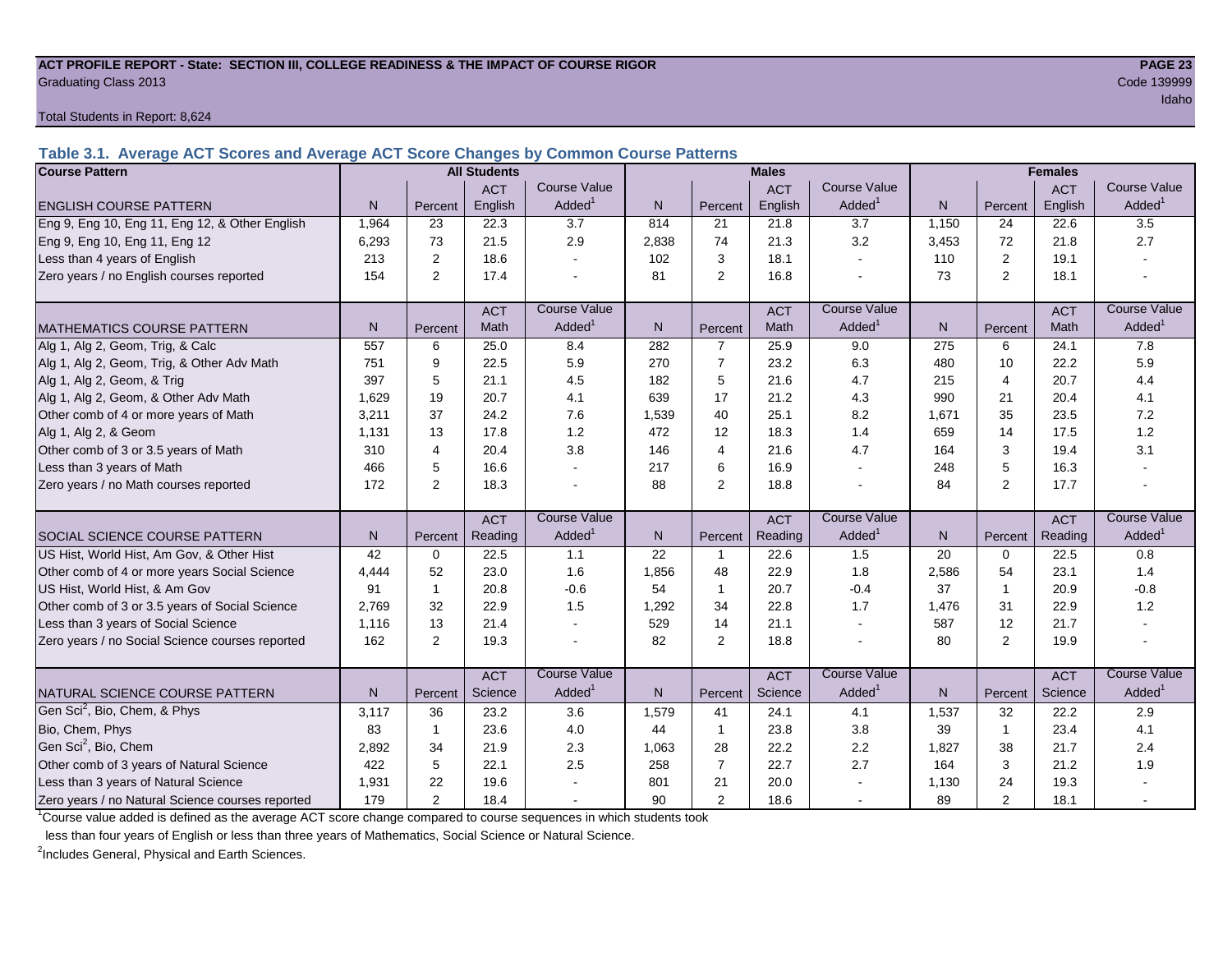# ACT PROFILE REPORT - State: SECTION III, COLLEGE READINESS & THE IMPACT OF COURSE RIGOR **PAGE 24 Graduating Class 2013** Code 139999

idaho kan kalendar dan mengenai kemudian dan mengenai kemudian dan mengenai kemudian dan mengenai kemudian dan

Total Students in Report: 8,624

# **Table 3.2. College Readiness Percents by Common Course Patterns**

| <b>Course Pattern</b>                            |              |                       | <b>State</b> |                  | <b>National</b> |                       |         |                  |  |
|--------------------------------------------------|--------------|-----------------------|--------------|------------------|-----------------|-----------------------|---------|------------------|--|
|                                                  |              | <b>Percent Taking</b> | Avg ACT      | Percent Who Met  |                 | <b>Percent Taking</b> | Avg ACT | Percent Who Met  |  |
| <b>ENGLISH COURSE PATTERN</b>                    | $\mathsf{N}$ | Pattern               | English      | <b>Benchmark</b> | $\mathsf{N}$    | Pattern               | English | <b>Benchmark</b> |  |
| Eng 9, Eng 10, Eng 11, Eng 12, & Other English   | 1,964        | 23                    | 22.3         | 79               | 380,375         | 21                    | 21.6    | 73               |  |
| Eng 9, Eng 10, Eng 11, Eng 12                    | 6,293        | 73                    | 21.5         | 74               | 1,265,911       | 70                    | 20.3    | 65               |  |
| Less than 4 years of English                     | 213          | $\overline{2}$        | 18.6         | 52               | 84,048          | 5                     | 15.9    | 36               |  |
| Zero years / no English courses reported         | 154          | $\overline{2}$        | 17.4         | 44               | 68,909          | 4                     | 16.4    | 38               |  |
|                                                  |              |                       |              |                  |                 |                       |         |                  |  |
|                                                  |              | <b>Percent Taking</b> | Avg ACT      | Percent Who Met  |                 | <b>Percent Taking</b> | Avg ACT | Percent Who Met  |  |
| <b>MATHEMATICS COURSE PATTERN</b>                | $\mathsf{N}$ | Pattern               | Math         | <b>Benchmark</b> | $\mathsf{N}$    | Pattern               | Math    | <b>Benchmark</b> |  |
| Alg 1, Alg 2, Geom, Trig, & Calc                 | 557          | 6                     | 25.0         | 81               | 113,999         | 6                     | 23.8    | 68               |  |
| Alg 1, Alg 2, Geom, Trig, & Other Adv Math       | 751          | 9                     | 22.5         | 62               | 155,095         | 9                     | 21.9    | 56               |  |
| Alg 1, Alg 2, Geom, & Trig                       | 397          | 5                     | 21.1         | 48               | 119,993         | $\overline{7}$        | 19.4    | 32               |  |
| Alg 1, Alg 2, Geom, & Other Adv Math             | 1,629        | 19                    | 20.7         | 43               | 336,291         | 19                    | 19.6    | 32               |  |
| Other comb of 4 or more years of Math            | 3,211        | 37                    | 24.2         | 73               | 610,720         | 34                    | 23.6    | 65               |  |
| Alg 1, Alg 2, & Geom                             | 1,131        | 13                    | 17.8         | 14               | 223,733         | 12                    | 17.2    | 11               |  |
| Other comb of 3 or 3.5 years of Math             | 310          | 4                     | 20.4         | 39               | 88,866          | 5                     | 19.7    | 34               |  |
| Less than 3 years of Math                        | 466          | 5                     | 16.6         | $\overline{7}$   | 77,906          | 4                     | 16.3    | $\overline{7}$   |  |
| Zero years / no Math courses reported            | 172          | $\overline{2}$        | 18.3         | 23               | 72,640          | 4                     | 17.9    | 20               |  |
|                                                  |              |                       |              |                  |                 |                       |         |                  |  |
|                                                  |              | <b>Percent Taking</b> | Avg ACT      | Percent Who Met  |                 | <b>Percent Taking</b> | Avg ACT | Percent Who Met  |  |
| SOCIAL SCIENCE COURSE PATTERN                    | N            | Pattern               | Reading      | <b>Benchmark</b> | N               | Pattern               | Reading | <b>Benchmark</b> |  |
| US Hist, World Hist, Am Gov, & Other Hist        | 42           | 0                     | 22.5         | 50               | 50,989          | 3                     | 22.2    | 51               |  |
| Other comb of 4 or more years Social Science     | 4,444        | 52                    | 23.0         | 56               | 908,394         | 50                    | 22.0    | 50               |  |
| US Hist, World Hist, & Am Gov                    | 91           | $\mathbf{1}$          | 20.8         | 37               | 106,021         | 6                     | 19.5    | 34               |  |
| Other comb of 3 or 3.5 years of Social Science   | 2,769        | 32                    | 22.9         | 55               | 489.586         | 27                    | 21.0    | 43               |  |
| Less than 3 years of Social Science              | 1,116        | 13                    | 21.4         | 44               | 171,617         | 10                    | 19.1    | 32               |  |
| Zero years / no Social Science courses reported  | 162          | $\overline{2}$        | 19.3         | 33               | 72,636          | 4                     | 17.7    | 25               |  |
|                                                  |              |                       |              |                  |                 |                       |         |                  |  |
|                                                  |              | <b>Percent Taking</b> | Avg ACT      | Percent Who Met  |                 | <b>Percent Taking</b> | Avg ACT | Percent Who Met  |  |
| NATURAL SCIENCE COURSE PATTERN                   | N            | Pattern               | Science      | <b>Benchmark</b> | N.              | Pattern               | Science | <b>Benchmark</b> |  |
| Gen Sci <sup>1</sup> , Bio, Chem, & Phys         | 3,117        | 36                    | 23.2         | 55               | 767,293         | 43                    | 21.9    | 46               |  |
| Bio, Chem, Phys                                  | 83           | $\mathbf{1}$          | 23.6         | 63               | 183,685         | 10                    | 23.0    | 54               |  |
| Gen Sci <sup>1</sup> , Bio, Chem                 | 2,892        | 34                    | 21.9         | 43               | 504,165         | 28                    | 19.9    | 28               |  |
| Other comb of 3 years of Natural Science         | 422          | 5                     | 22.1         | 45               | 51,822          | 3                     | 19.1    | 25               |  |
| Less than 3 years of Natural Science             | 1,931        | 22                    | 19.6         | 23               | 218,267         | 12                    | 18.0    | 17               |  |
| Zero years / no Natural Science courses reported | 179          | $\overline{2}$        | 18.4         | 17               | 74,011          | 4                     | 17.8    | 18               |  |

<sup>1</sup>Includes General, Physical and Earth Sciences.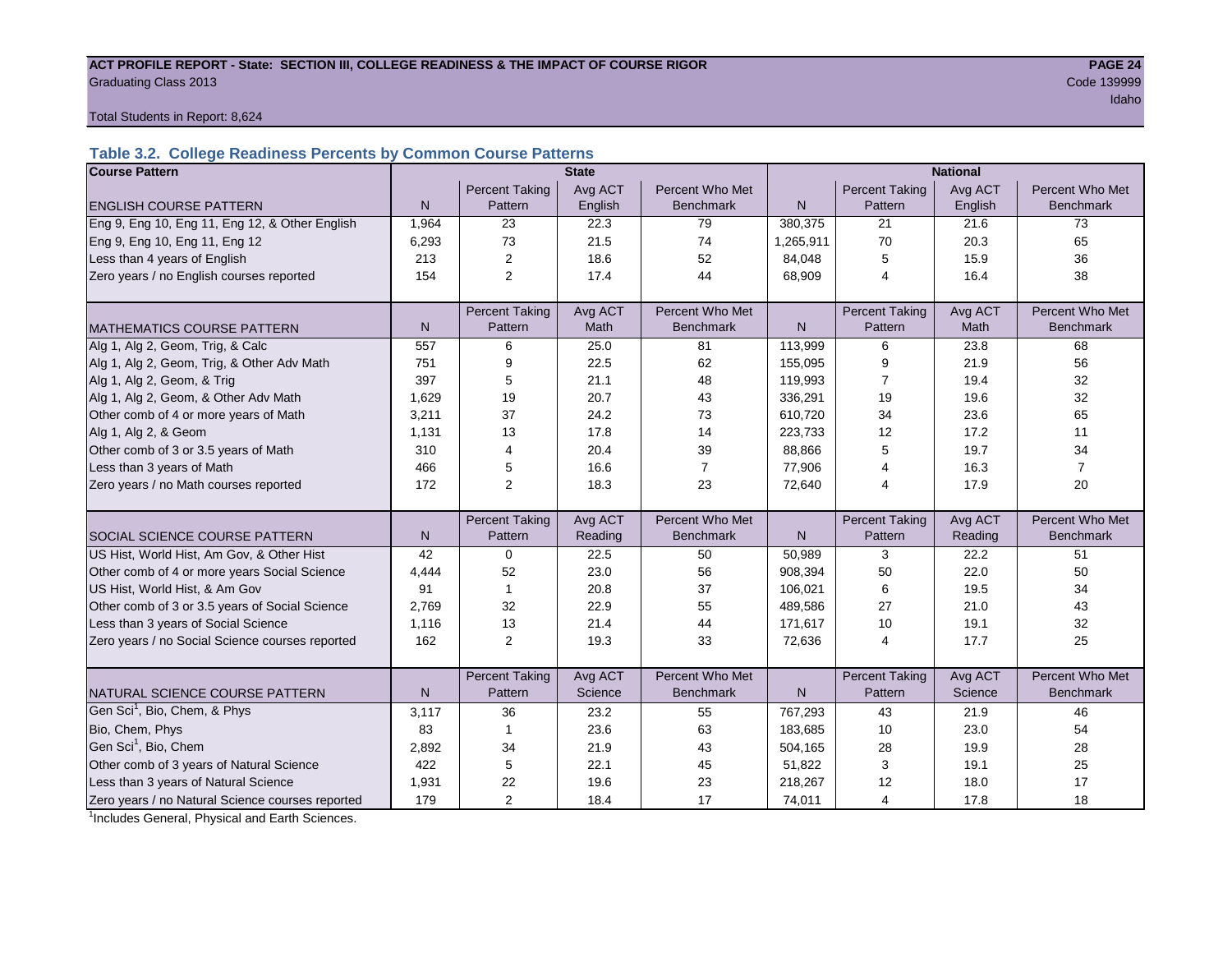# Section IV Career and Educational Aspirations

Beginning with the Graduating Class of 2013, all students whose scores are college reportable, both standard and extended time tests, are now included. Also beginning with the 2013 Graduating Class data, College Readiness Benchmarks for Reading and Science were updated to reflect the most recent college coursework research.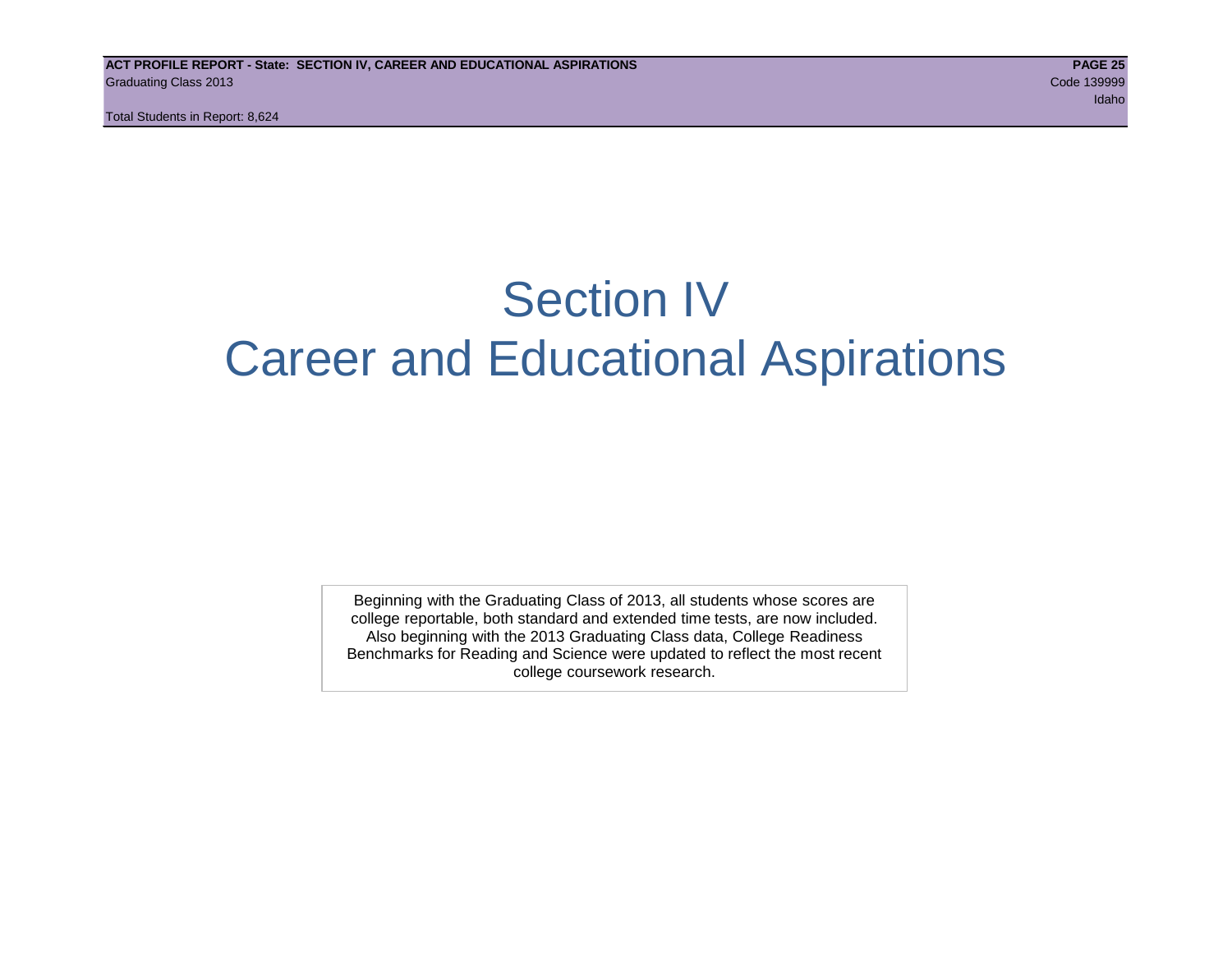#### **ACT PROFILE REPORT - State: SECTION IV, CAREER AND EDUCATIONAL ASPIRATIONS PAGE 26** Graduating Class 2013 Code 139999

# idaho kan kalendar dan mengenai kemudian dan mengenai kemudian pengerangan dan mengenai kemudian dan mengenai

### Total Students in Report: 8,624

**Table 4.1. Distribution of Planned Educational Majors for All Students by College Plans**

|                                              | <b>All Students</b> |                      |         | Plan on 2 Years or Less of College |                      |         | Plan on 4 Years or More of College |                      |         |
|----------------------------------------------|---------------------|----------------------|---------|------------------------------------|----------------------|---------|------------------------------------|----------------------|---------|
|                                              |                     |                      | Avg ACT |                                    |                      | Avg ACT |                                    |                      | Avg ACT |
| <b>Planned Educational Major</b>             | N <sup>1</sup>      | Percent <sup>2</sup> | Comp    | N                                  | Percent <sup>2</sup> | Comp    | N                                  | Percent <sup>2</sup> | Comp    |
| Agriculture & Natural Resources Conservation | 271                 | 3                    | 21.1    | 19                                 | 5                    | 18.1    | 237                                | 3                    | 21.4    |
| Architecture                                 | 85                  |                      | 21.0    | 4                                  |                      | 16.8    | 74                                 |                      | 21.4    |
| Area, Ethnic, & Multidisciplinary Studies    | 11                  | $\Omega$             | 24.3    | $\Omega$                           | $\Omega$             |         | 11                                 | $\Omega$             | 24.3    |
| Arts: Visual & Performing                    | 511                 | 6                    | 21.8    | 31                                 | 8                    | 17.8    | 431                                | 6                    | 22.2    |
| <b>Business</b>                              | 652                 | 8                    | 21.3    | 32                                 | 8                    | 17.3    | 578                                | 8                    | 21.6    |
| Communications                               | 108                 | 1                    | 22.1    | 3                                  |                      | 16.0    | 100                                | 1                    | 22.3    |
| Community, Family, & Personal Services       | 189                 | 2                    | 19.9    | 35                                 | 9                    | 17.5    | 145                                | $\mathfrak{p}$       | 20.6    |
| Computer Science & Mathematics               | 182                 | 2                    | 24.0    | 13                                 | 3                    | 18.4    | 161                                |                      | 24.4    |
| Education                                    | 430                 | 5                    | 21.3    | 11                                 | 3                    | 16.0    | 393                                | 5                    | 21.4    |
| Engineering                                  | 724                 | 8                    | 24.9    | 17                                 |                      | 17.6    | 667                                | 9                    | 25.2    |
| Engineering Technology & Drafting            | 89                  |                      | 20.6    | $\overline{7}$                     | 2                    | 16.1    | 75                                 |                      | 21.2    |
| English & Foreign Languages                  | 142                 | $\overline{2}$       | 24.8    | 3                                  |                      | 16.0    | 129                                | $\mathfrak{p}$       | 25.2    |
| <b>Health Administration &amp; Assisting</b> | 351                 | 4                    | 19.5    | 23                                 | 6                    | 17.3    | 300                                | 4                    | 19.9    |
| Health Sciences & Technologies               | 1,968               | 23                   | 21.9    | 63                                 | 16                   | 18.1    | 1,788                              | 24                   | 22.2    |
| Philosophy, Religion, & Theology             | 34                  | 0                    | 23.0    | $\Omega$                           | $\mathbf 0$          | $\cdot$ | 32                                 | $\Omega$             | 22.7    |
| Repair, Production, & Construction           | 99                  |                      | 18.2    | 30                                 | 8                    | 16.7    | 58                                 |                      | 19.1    |
| Sciences: Biological & Physical              | 588                 |                      | 24.8    | 8                                  | 2                    | 18.4    | 547                                |                      | 24.9    |
| Social Sciences & Law                        | 628                 |                      | 22.3    | 9                                  | 2                    | 18.1    | 576                                | 8                    | 22.5    |
| Undecided                                    | 1,344               | 16                   | 22.1    | 68                                 | 17                   | 17.9    | 1,083                              | 15                   | 22.5    |
| No Response                                  | 218                 | 3                    | 17.9    | 13                                 | 3                    | 15.1    | 45                                 |                      | 17.2    |

1 2-Year and 4-Year "N" counts do not reflect "Missing" and "Other" college plans, therefore they may not add up to the N count for All Students.

<sup>2</sup> Percent of students tested within College Plan groups (All Students, 2-Year, 4-Year).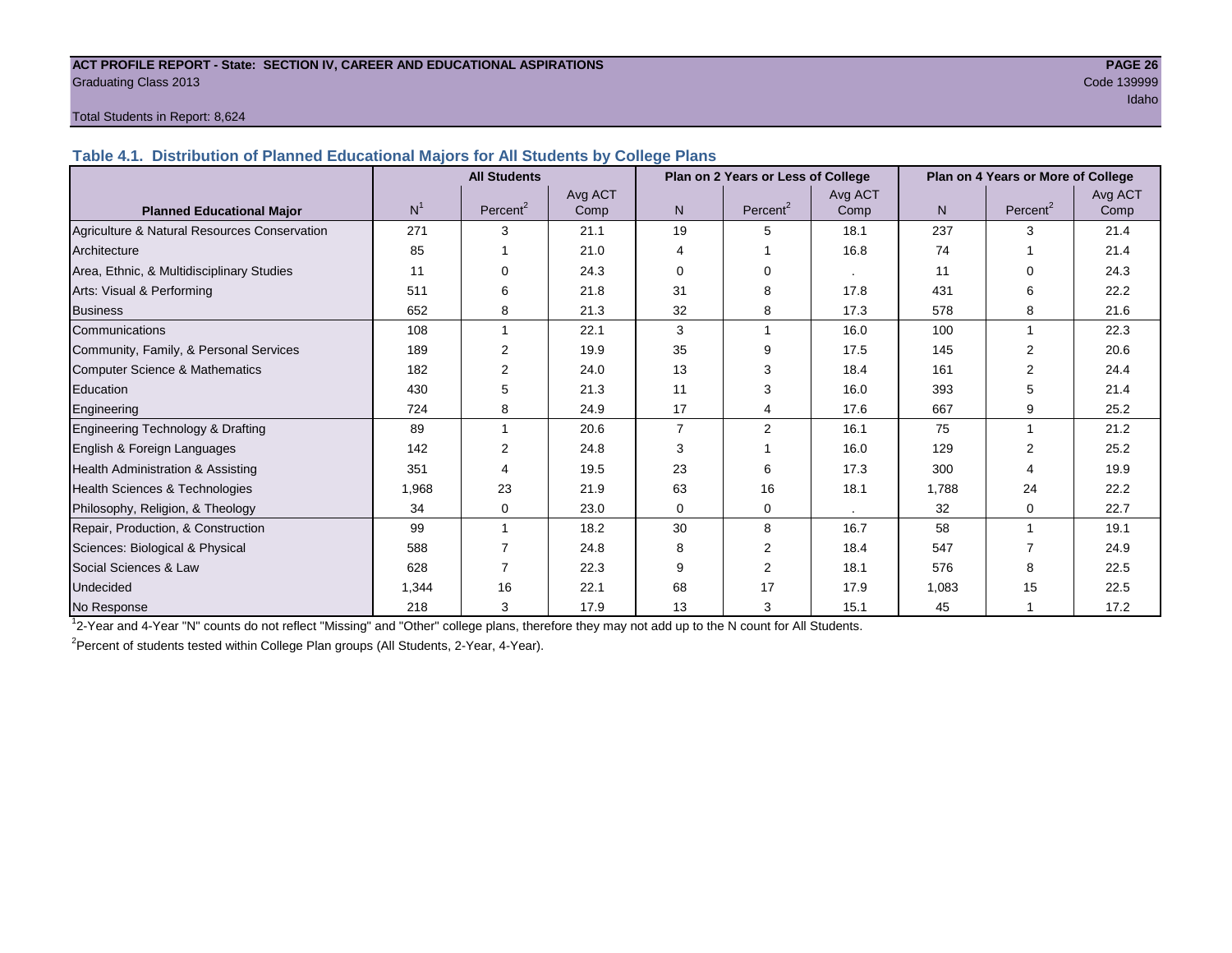#### **ACT PROFILE REPORT - State: SECTION IV, CAREER AND EDUCATIONAL ASPIRATIONS PAGE 27** Graduating Class 2013 Code 139999

# Total Students in Report: 8,624

# **Table 4.2. Average ACT Composite Scores for Racial/Ethnic Groups by Post-Secondary Educational Aspirations**

| <b>Educational Degree</b> | <b>All Racial/Ethnic Groups</b><br><b>Combined</b> |         | <b>Black/African American</b> |         |    | American Indian/ Alaska Native |       | White   | Hispanic/Latino |         |  |
|---------------------------|----------------------------------------------------|---------|-------------------------------|---------|----|--------------------------------|-------|---------|-----------------|---------|--|
| <b>Aspirations</b>        | N                                                  | Average | N.                            | Average | N. | Average                        | Ν     | Average | N               | Average |  |
| Voc-Tech                  | 81                                                 | 17.4    |                               | 20.0    |    | 13.0                           | 55    | 17.9    | 13              | 15.7    |  |
| 2-yr College Degree       | 308                                                | 17.6    |                               | 13.5    |    | 17.0                           | 202   | 18.2    | 76              | 15.7    |  |
| <b>Bachelors Degree</b>   | 4,102                                              | 21.2    | 27                            | 17.6    | 24 | 18.7                           | 3,297 | 21.7    | 460             | 18.2    |  |
| <b>Graduate Study</b>     | .428                                               | 24.3    | 10                            | 21.5    | 12 | 20.8                           | 1.198 | 24.5    | 99              | 22.0    |  |
| Prof. Level Degree        | 1,900                                              | 23.9    | 16                            | 21.3    | 15 | 20.1                           | 1,475 | 24.4    | 218             | 20.7    |  |
| Other                     | 91                                                 | 18.1    |                               |         |    | 16.5                           | 59    | 18.9    | 19              | 16.7    |  |
| No Response               | 714                                                | 20.7    |                               | 17.0    | 21 | 15.3                           | 460   | 21.8    | 118             | 17.6    |  |

| <b>All Racial/Ethnic Groups</b><br><b>Combined</b><br><b>Educational Degree</b> |       | Asian   |    | Native Hawaiian/<br><b>Other Pacific Islander</b> |    | Two or more races |     | Prefer not to respond/<br><b>No Response</b> |     |         |
|---------------------------------------------------------------------------------|-------|---------|----|---------------------------------------------------|----|-------------------|-----|----------------------------------------------|-----|---------|
| <b>Aspirations</b>                                                              | N     | Average | N  | Average                                           | N. | Average           | N.  | Average                                      | N.  | Average |
| Voc-Tech                                                                        | 81    | 17.4    |    | 19.5                                              |    |                   |     | 28.0                                         |     | 15.0    |
| 2-yr College Degree                                                             | 308   | 17.6    |    | 18.0                                              |    | 15.0              |     | 19.8                                         | 15  | 18.4    |
| <b>Bachelors Degree</b>                                                         | 4,102 | 21.2    | 37 | 21.7                                              | 15 | 18.1              | 113 | 21.2                                         | 129 | 21.9    |
| Graduate Study                                                                  | .428  | 24.3    | 13 | 23.2                                              |    | 22.5              | 44  | 23.1                                         | 50  | 26.1    |
| Prof. Level Degree                                                              | 1,900 | 23.9    | 40 | 25.3                                              |    | 21.7              | 68  | 24.0                                         | 65  | 25.4    |
| Other                                                                           | 91    | 18.1    |    | 13.0                                              |    |                   |     | 16.0                                         |     | 17.0    |
| No Response                                                                     | 714   | 20.7    | 22 | 18.5                                              |    | 14.7              | 20  | 21.4                                         | 53  | 21.7    |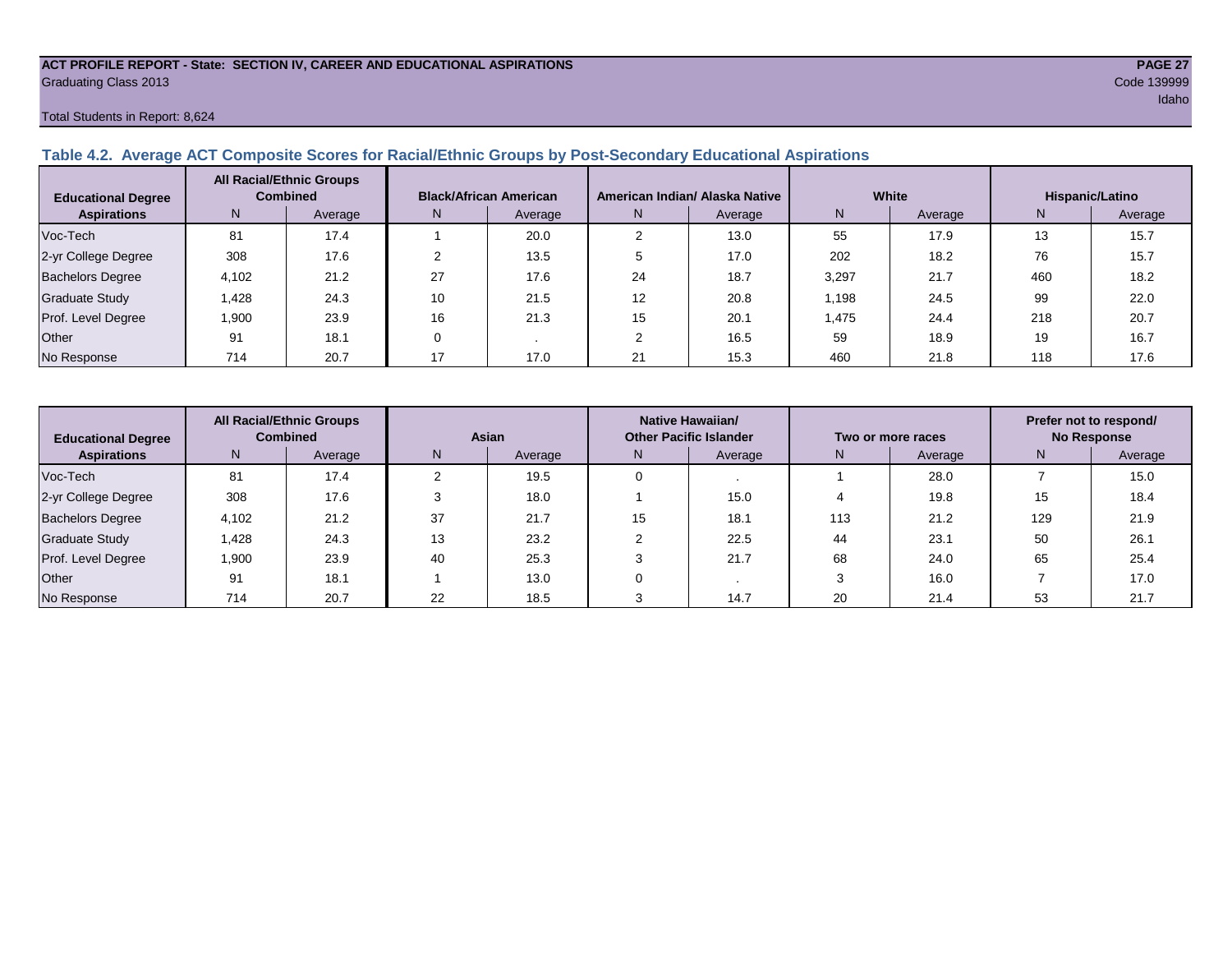# **ACT PROFILE REPORT - State: SECTION IV, CAREER AND EDUCATIONAL ASPIRATIONS PAGE 28 Graduating Class 2013** Code 139999

#### Total Students in Report: 8,624

# **Table 4.3. Students' Score Report Preferences at Time of Testing**

|                                               |              |                           |                                           |        | <b>Percent of Students in</b> |                |                 |           |                 |                |                |
|-----------------------------------------------|--------------|---------------------------|-------------------------------------------|--------|-------------------------------|----------------|-----------------|-----------|-----------------|----------------|----------------|
|                                               |              | <b>Number of Students</b> | <b>College Readiness Standards Ranges</b> |        |                               |                |                 |           |                 |                |                |
|                                               |              | 2nd-6th                   |                                           |        |                               |                |                 |           |                 |                |                |
| Name                                          | <b>State</b> | Total                     | 1st Choice                                | Choice | $01 - 12$                     | $13 - 15$      | $16-19$         | $20 - 23$ | 24-27           | $28-32$ 33-36  |                |
| <b>BOISE STATE UNIVERSITY</b>                 | Idaho        | 2,338                     | 862                                       | 1,476  | $\overline{2}$                | 9              | 26              | 33        | 20              | 9              |                |
| <b>IDAHO STATE UNIVERSITY</b>                 | Idaho        | 1,781                     | 580                                       | 1,201  | $\overline{2}$                | 8              | 28              | 33        | 19              | 9              | 1              |
| UNIVERSITY OF IDAHO                           | Idaho        | 1,675                     | 582                                       | 1,093  | 1                             | 8              | 25              | 32        | 21              | 12             |                |
| <b>BRIGHAM YOUNG UNIVERSITY-IDAHO</b>         | Idaho        | 1,417                     | 643                                       | 774    | 0                             | 3              | 20              | 32        | 27              | 16             | 1              |
| <b>BRIGHAM YOUNG UNIVERSITY</b>               | Utah         | 1,175                     | 536                                       | 639    | $\Omega$                      | $\mathbf{1}$   | 10              | 29        | 32              | 25             | 4              |
| <b>UTAH STATE UNIVERSITY</b>                  | Utah         | 1,161                     | 312                                       | 849    | $\mathbf{1}$                  | $\overline{2}$ | 18              | 32        | 27              | 18             | $\overline{2}$ |
| <b>GEAR UP IDAHO PROGRAM</b>                  | Idaho        | 1,097                     | 378                                       | 719    | 3                             | 16             | 34              | 27        | 14              | 5              | $\Omega$       |
| <b>COLLEGE OF SOUTHERN IDAHO</b>              | Idaho        | 606                       | 181                                       | 425    | 4                             | 16             | 35              | 30        | 11              | 3              | $\Omega$       |
| UNIVERSITY OF UTAH                            | Utah         | 520                       | 109                                       | 411    | 1                             | 3              | 13              | 27        | 30              | 24             | 3              |
| LEWIS CLARK STATE COLLEGE                     | Idaho        | 463                       | 135                                       | 328    | $\overline{2}$                | 14             | 36              | 28        | 15              | $\overline{4}$ | 0              |
| <b>COLLEGE OF IDAHO THE</b>                   | Idaho        | 425                       | 138                                       | 287    | 1                             | 10             | 24              | 29        | 21              | 14             | $\mathbf{1}$   |
| <b>COLLEGE OF WESTERN IDAHO</b>               | Idaho        | 420                       | 84                                        | 336    | 5                             | 19             | 38              | 24        | 12              | 3              | 0              |
| <b>WASHINGTON STATE UNIVERSITY</b>            | Washington   | 382                       | 66                                        | 316    | 1                             | 6              | 19              | 30        | 27              | 16             | $\overline{2}$ |
| NORTHWEST NAZARENE UNIVERSITY                 | Idaho        | 248                       | 88                                        | 160    | $\Omega$                      | 6              | 21              | 30        | 23              | 18             | $\mathbf 1$    |
| UNIVERSITY OF WASHINGTON                      | Washington   | 241                       | 50                                        | 191    | 0                             | $\overline{2}$ | 12              | 26        | 29              | 24             | 5              |
| <b>NORTH IDAHO COLLEGE</b>                    | Idaho        | 238                       | 55                                        | 183    | $\overline{4}$                | 15             | 35              | 30        | 10              | 6              | $\overline{0}$ |
| MONTANA STATE UNIVERSITY-BOZEMAN              | Montana      | 205                       | 67                                        | 138    | $\Omega$                      | $\mathbf{1}$   | 9               | 33        | 33              | 21             | 3              |
| UNIVERSITY OF OREGON                          | Oregon       | 184                       | 30                                        | 154    | $\Omega$                      | 6              | 17              | 32        | 24              | 18             | 3              |
| <b>WEBER STATE UNIVERSITY</b>                 | Utah         | 157                       | 33                                        | 124    | 3                             | 3              | 29              | 36        | 20              | 8              | $\overline{2}$ |
| <b>OREGON STATE UNIVERSITY</b>                | Oregon       | 140                       | 31                                        | 109    | 1                             | 3              | 11              | 32        | 31              | 21             | $\mathbf{1}$   |
| <b>UTAH VALLEY UNIVERSITY</b>                 | Utah         | 138                       | 19                                        | 119    | $\mathbf{1}$                  | $\overline{4}$ | 18              | 39        | 22              | 17             | 0              |
| <b>NCAA ELIGIBILITY CENTER</b>                | Indiana      | 128                       | 48                                        | 80     | 0                             | 5              | 25              | 27        | 27              | 13             | $\overline{4}$ |
| <b>ARIZONA STATE UNIVERSITY</b>               | Arizona      | 125                       | 36                                        | 89     | 0                             | 6              | 18              | 34        | 29              | 10             | $\overline{2}$ |
| <b>BRIGHAM YOUNG UNIVERSITY-HAWAII CAMPUS</b> | Hawaii       | 125                       | 17                                        | 108    | 1                             | 3              | 16              | 34        | 31              | 15             | $\Omega$       |
| UNIVERSITY OF MONTANA                         | Montana      | 125                       | 35                                        | 90     | $\Omega$                      | 9              | 10              | 38        | 26              | 17             | $\Omega$       |
| <b>STANFORD UNIVERSITY</b>                    | California   | 106                       | 32                                        | 74     | $\Omega$                      | $\overline{0}$ | $\overline{4}$  | 11        | 24              | 45             | 16             |
| <b>GONZAGA UNIVERSITY</b>                     | Washington   | 94                        | 27                                        | 67     | $\Omega$                      | $\overline{2}$ | 11              | 27        | 35              | 23             | $\overline{2}$ |
| <b>IDAHO STATE BOARD OF EDUCATION</b>         | Idaho        | 86                        | 19                                        | 67     |                               | 15             | 34              | 23        | 20              | $\overline{7}$ | $\Omega$       |
| <b>EASTERN IDAHO TECHNICAL COLLEGE</b>        | Idaho        | 80                        | 14                                        | 66     | $\overline{\mathcal{A}}$      | 21             | 49              | 18        | 8               |                | $\Omega$       |
| <b>CARROLL COLLEGE</b>                        | Montana      | 76                        | 15                                        | 61     | $\Omega$                      | 3              | 12              | 28        | 39              | 17             | $\mathbf{1}$   |
| All Other Institutions                        |              | 4,244                     | 997                                       | 3,247  | 1                             | 4              | 16              | 28        | 28              | 21             | 3              |
| Total                                         |              | 20,200                    | 6,219                                     | 13,981 | $\overline{1}$                | $\overline{7}$ | $\overline{22}$ | 30        | $\overline{23}$ | 15             | 2              |

idaho kan kalendar yang bermula pada 1999. Bagi bermula pada 1999 dan pertama kepada 1999 dan pembangan dalam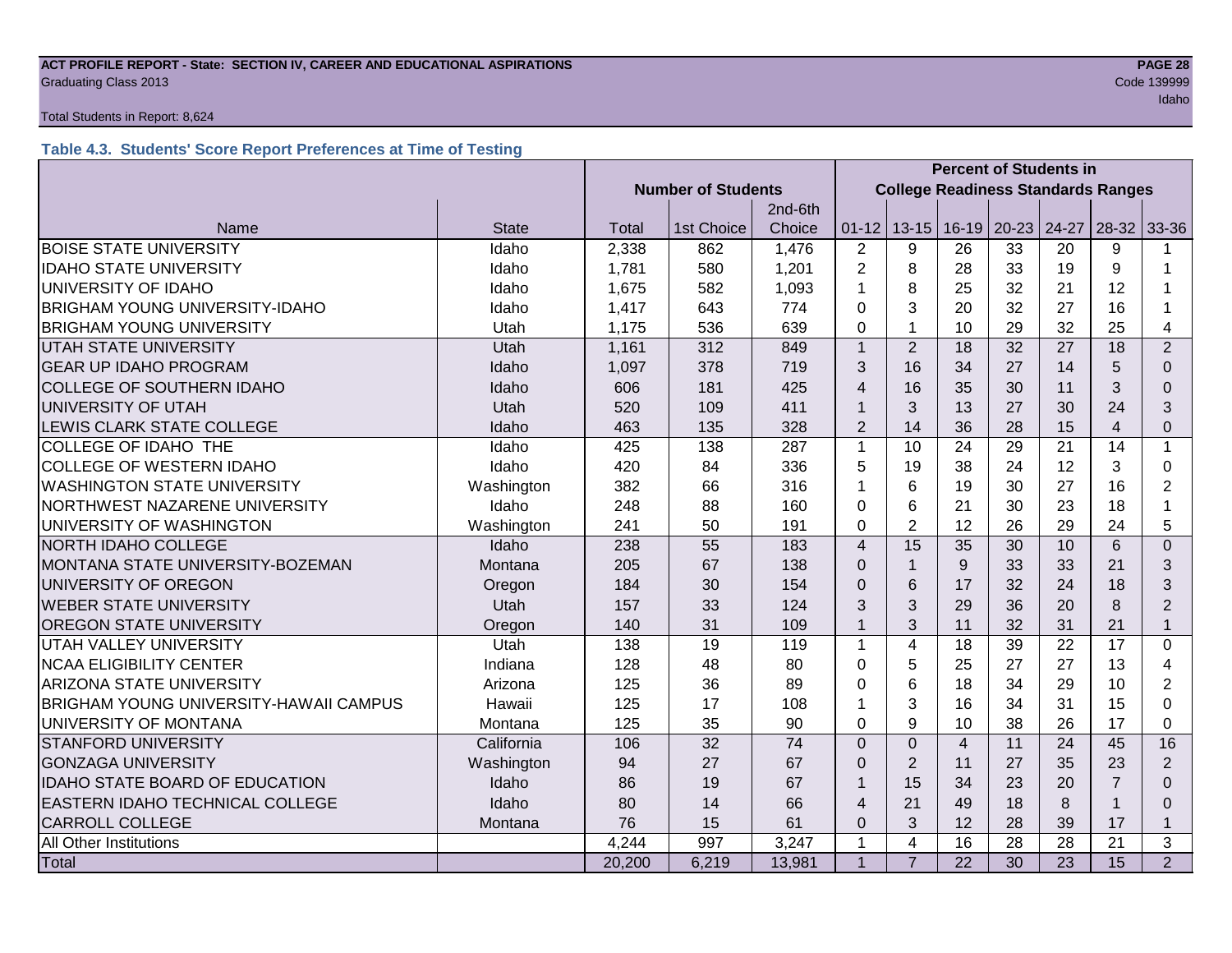Total Students in Report: 8,624

# Section V Optional Writing Test Results

Beginning with the Graduating Class of 2013, all students whose scores are college reportable, both standard and extended time tests, are now included. Also beginning with the 2013 Graduating Class data, College Readiness Benchmarks for Reading and Science were updated to reflect the most recent college coursework research.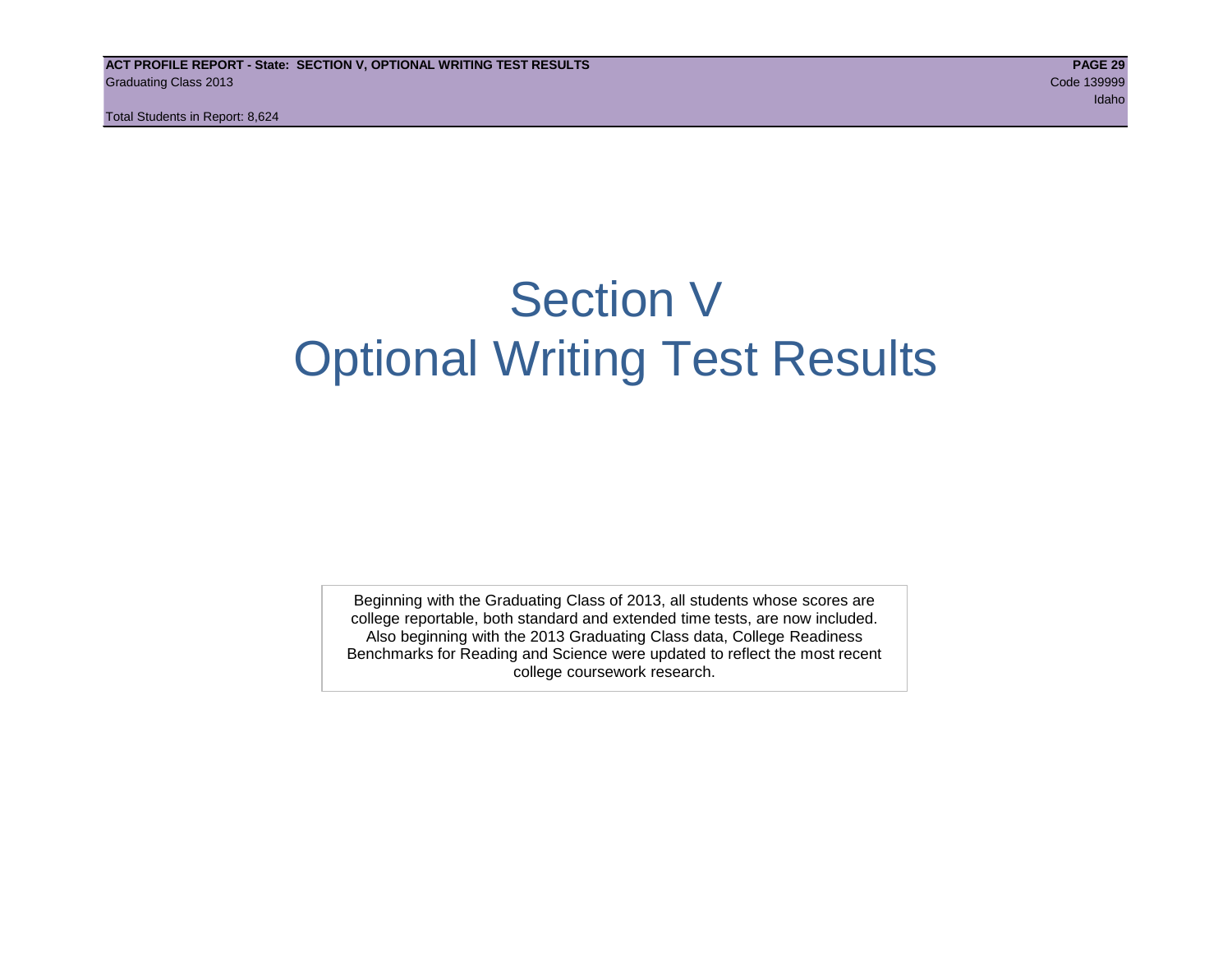#### **ACT PROFILE REPORT - State: SECTION V, OPTIONAL WRITING TEST RESULTS PAGE 30** Graduating Class 2013 Code 139999

#### Total Students in Report: 8,624

|                                      |              |                 | <b>Average ACT Scores</b> |                |              |                 |                                 |                 |  |  |  |
|--------------------------------------|--------------|-----------------|---------------------------|----------------|--------------|-----------------|---------------------------------|-----------------|--|--|--|
|                                      | N            |                 |                           | <b>English</b> |              | <b>Essay</b>    | <b>English/Writing Combined</b> |                 |  |  |  |
|                                      | <b>State</b> | <b>National</b> | <b>State</b>              | National       | <b>State</b> | <b>National</b> | <b>State</b>                    | <b>National</b> |  |  |  |
| <b>All Students</b>                  | 2,861        | 942.769         | 23.4                      | 21.3           | 7.3          | 7.0             | 22.3                            | 20.5            |  |  |  |
| Black/African American               | 28           | 114.751         | 18.3                      | 16.3           | 6.7          | 6.1             | 18.0                            | 16.0            |  |  |  |
| <b>American Indian/Alaska Native</b> | 17           | 6.031           | 19.1                      | 16.8           | 6.1          | 6.1             | 18.1                            | 16.4            |  |  |  |
| White                                | 2,159        | 518,407         | 24.0                      | 22.9           | 7.3          | 7.2             | 22.8                            | 21.9            |  |  |  |
| Hispanic/Latino                      | 355          | 151,504         | 19.6                      | 18.6           | 6.9          | 6.8             | 19.2                            | 18.3            |  |  |  |
| Asian                                | 68           | 54,580          | 22.5                      | 23.5           | 7.3          | 7.6             | 21.7                            | 22.7            |  |  |  |
| Native Hawaiian/Other Pac. Isl.      | 6            | 2,812           | 19.7                      | 19.5           | 7.3          | 6.9             | 19.7                            | 19.2            |  |  |  |
| Two or more races                    | 107          | 35,355          | 23.6                      | 21.5           | 7.4          | 7.0             | 22.5                            | 20.6            |  |  |  |
| Prefer not/No Response               | 121          | 59,329          | 25.3                      | 21.8           | 7.4          | 7.1             | 23.9                            | 20.9            |  |  |  |
| <b>Males</b>                         | 1,186        | 423,104         | 23.3                      | 21.0           | 7.0          | 6.7             | 22.0                            | 20.1            |  |  |  |
| Females                              | 1,675        | 513,945         | 23.5                      | 21.6           | 7.4          | 7.2             | 22.5                            | 20.9            |  |  |  |
| Missing                              |              | 5,720           |                           | 16.6           |              | 6.3             |                                 | 16.5            |  |  |  |

# **Table 5.1. Average ACT English and Writing Scores by Race/Ethnicity and Gender for students who took ACT Writing**